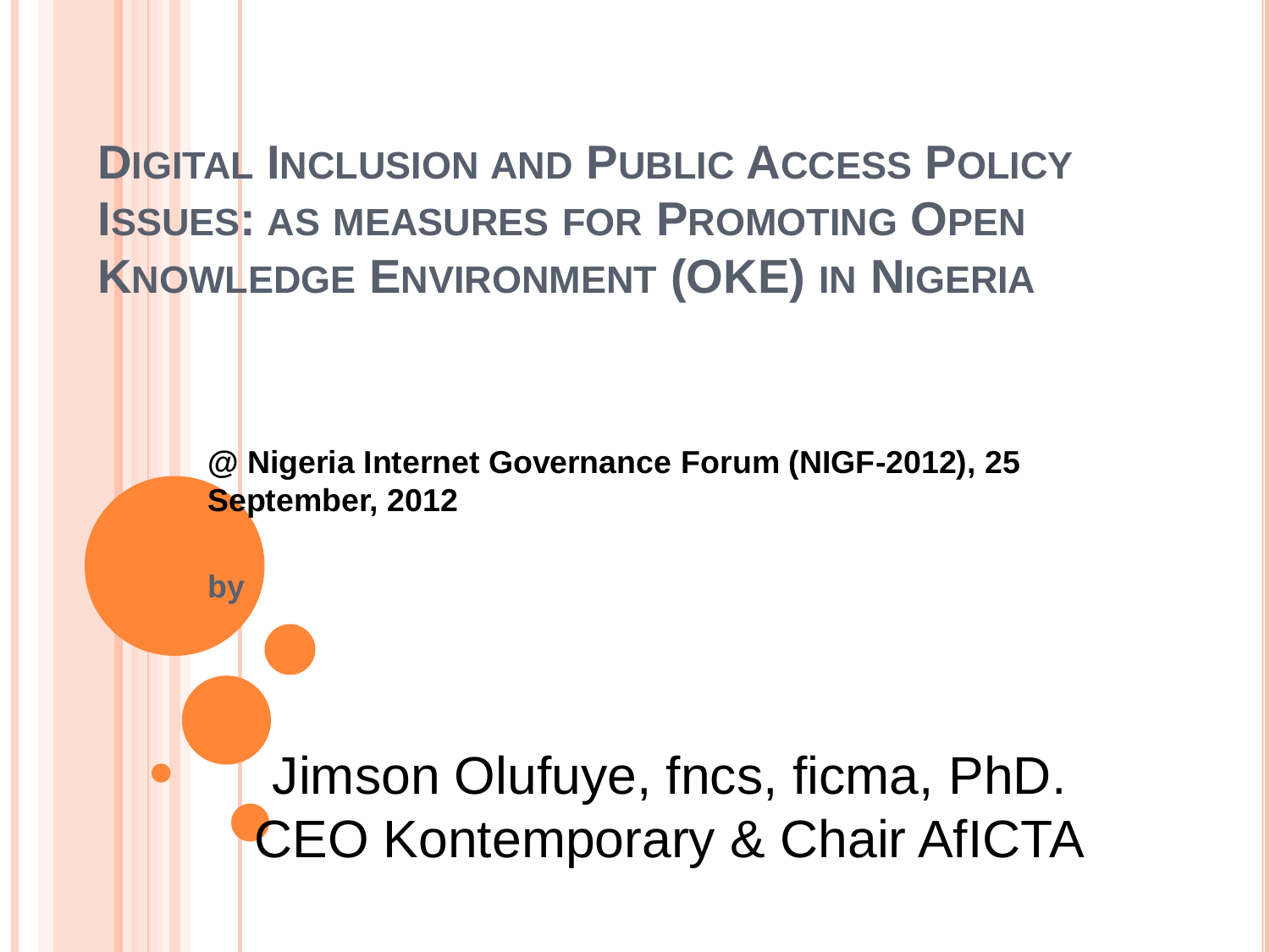## **AGENDA**

- **o** Introduction
- **o** Background
- o The Journey since 2006
- o The IGF Themes
- **o** Definitions
- o The Public Access Policy Issues
- Digital Inclusion Strategies for the Promotion of **OKE**
- WCIT & ITRs
- **o** Conclusion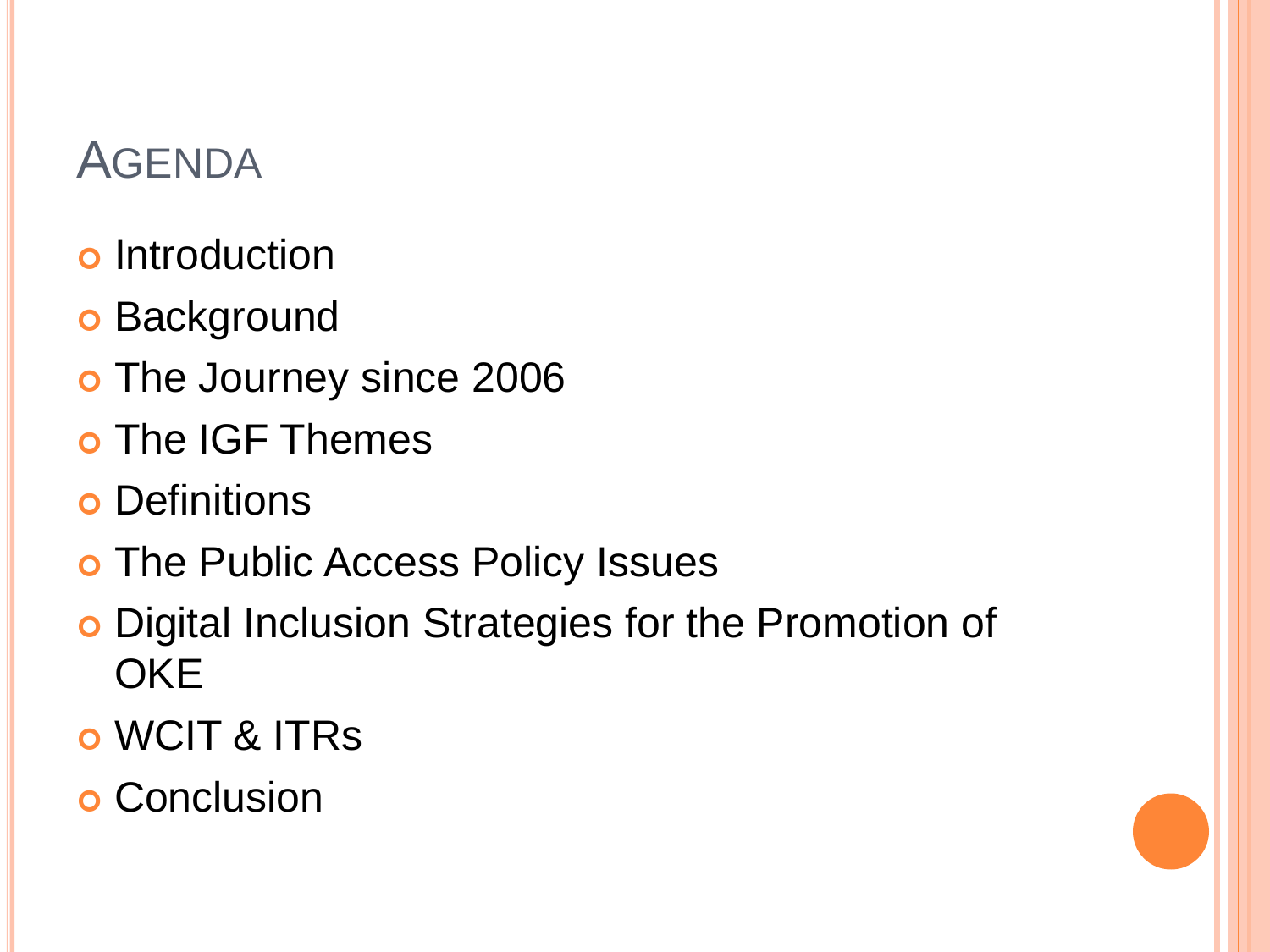#### INTRODUCTION & BACKGROUND  $\overline{\mathbf{O}}$

- o Our gathering today is premised on one of the major outcomes of the Geneva and Tunis World Summit on Information Society in 2003 and 2005 respectively; which is the creation of the Internet Governance Forum (IGF) as stated in the Tunis Agenda para 72 to 80.
- Paragraph 72:

We ask the UN Secretary-General, in an open and inclusive process, to convene, by the second quarter of 2006, a meeting of the new forum for multi-stakeholder policy dialogue—called the *Internet Governance Forum* **(IGF).**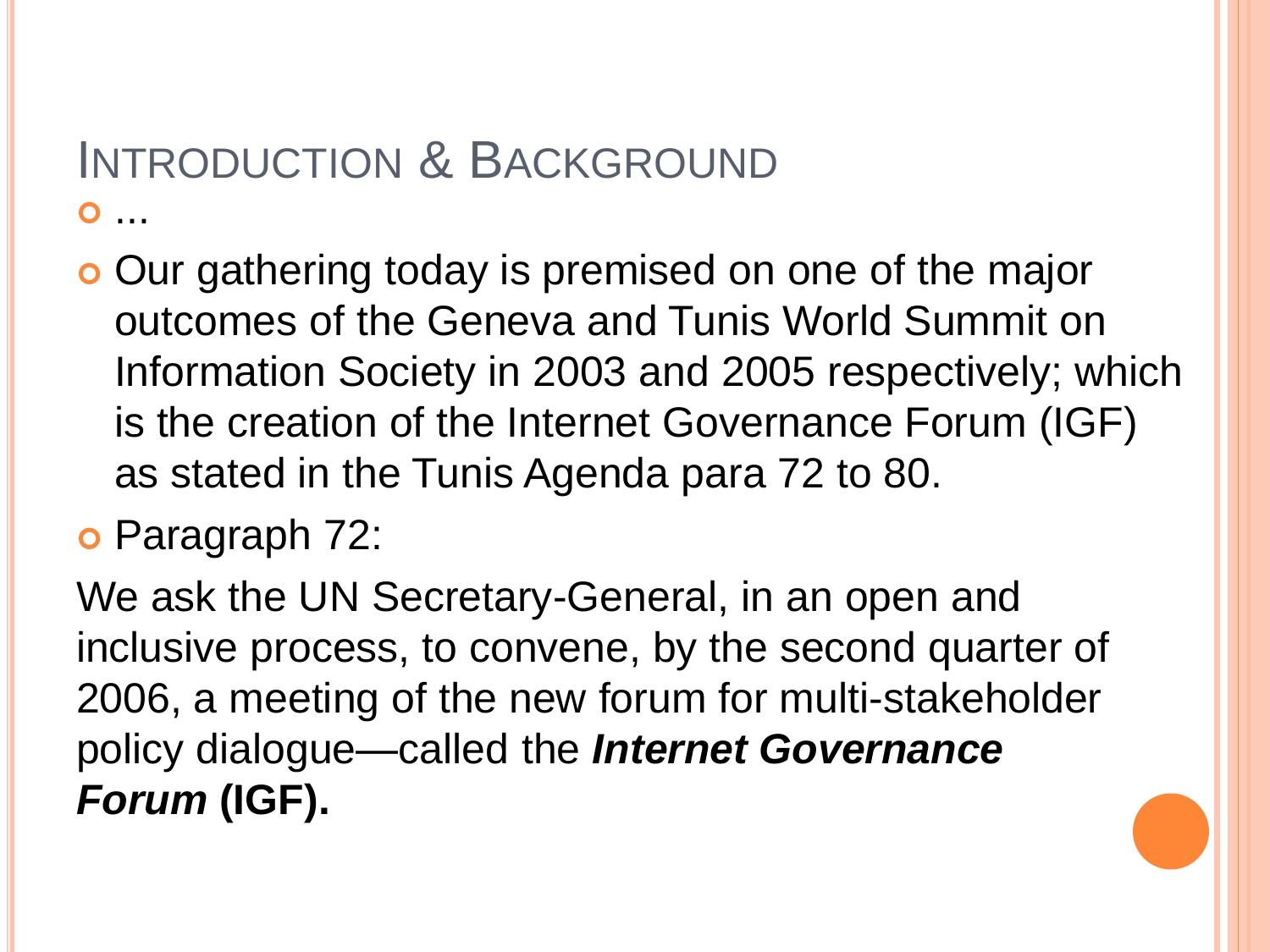The mandate of the Forum is to:

- Discuss public policy issues related to key elements of Internet governance in order to foster the sustainability, robustness, security, stability and development of the Internet.
- **o** Facilitate discourse between bodies dealing with different cross-cutting international public policies regarding the Internet and discuss issues that do not fall within the scope of any existing body.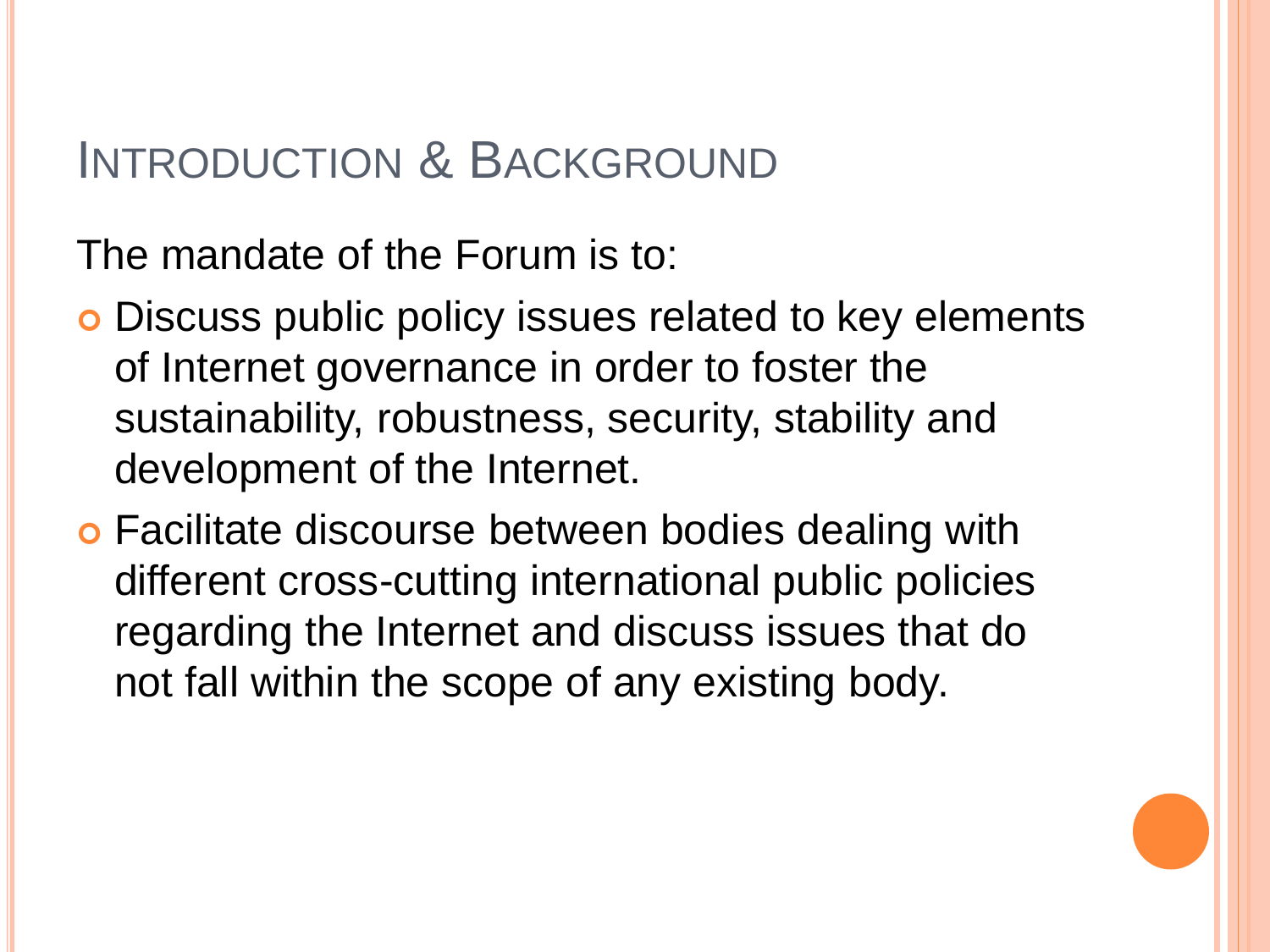- o Interface with appropriate intergovernmental organizations and other institutions on matters under their purview.
- Facilitate the exchange of information and best practices, and in this regard make full use of the expertise of the academic, scientific and technical communities.
- Advise all stakeholders in proposing ways and means to accelerate the availability and affordability of the Internet in the developing world.
- Strengthen and enhance the engagement of stakeholders in existing and/or future Internet governance mechanisms, particularly those from developing countries.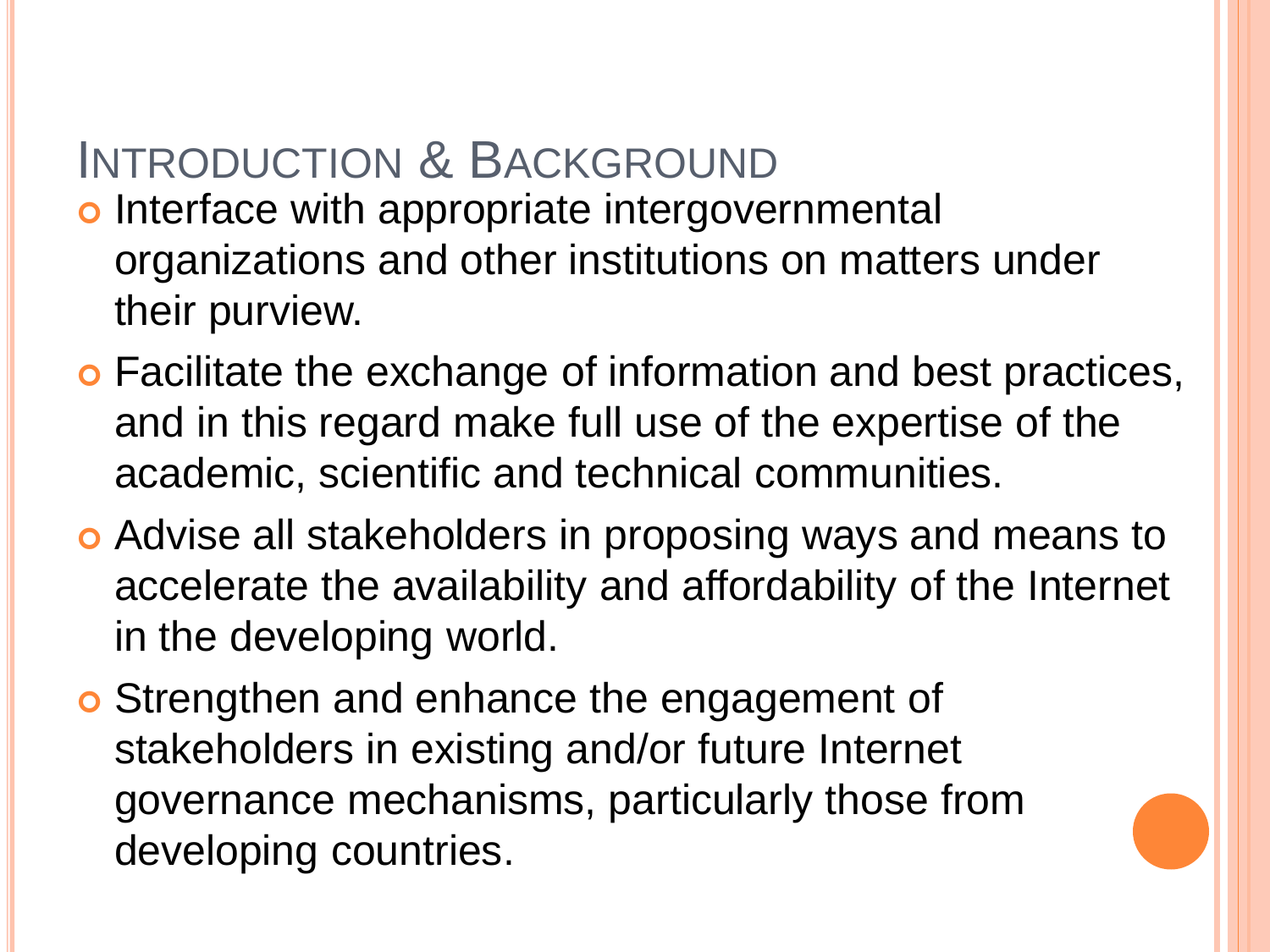- o Identify emerging issues, bring them to the attention of the relevant bodies and the general public, and, where appropriate, make recommendations.
- Contribute to capacity building for Internet governance in developing countries, drawing fully on local sources of knowledge and expertise.
- o Promote and assess, on an ongoing basis, the embodiment of WSIS principles in Internet governance processes.
- Discuss, *inter alia*, issues relating to critical Internet resources.
- **o** Help to find solutions to the issues arising from the use and misuse of the Internet, of particular concern to everyday users.
- **o** Publish its proceedings.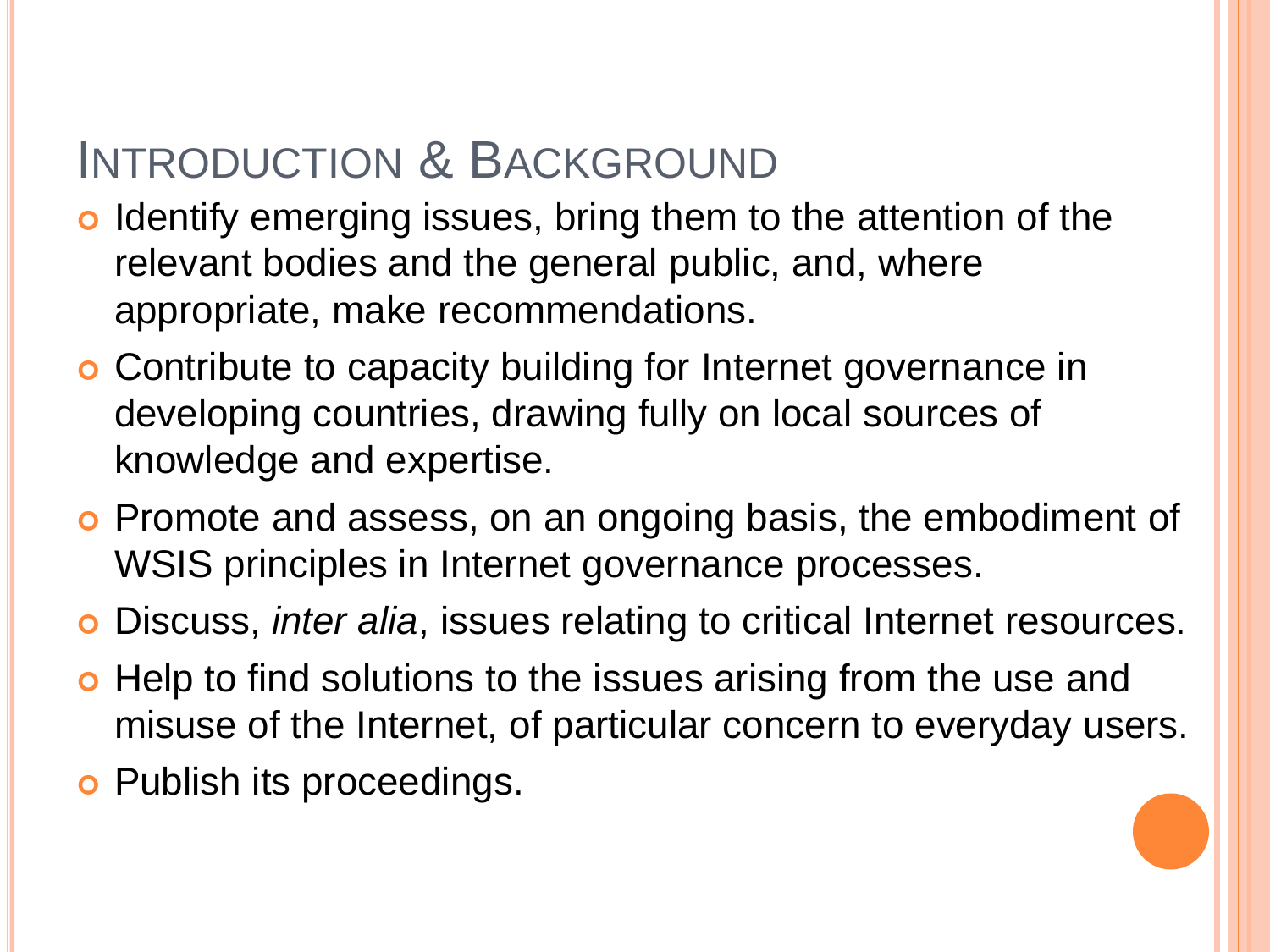Para 73: The Internet Governance Forum, in its working and function, will be multilateral, multi-stakeholder, democratic and transparent. To that end, the proposed IGF could:

- **o** Build on the existing structures of Internet governance, with special emphasis on the complementarity between all stakeholders involved in this process – governments, business entities, civil society and intergovernmental organizations.
- o Have a lightweight and decentralized structure that would be subject to periodic review.
- Meet periodically, as required. IGF meetings, in principle, may be held in parallel with major relevant UN conferences, *inter alia*, to use logistical support.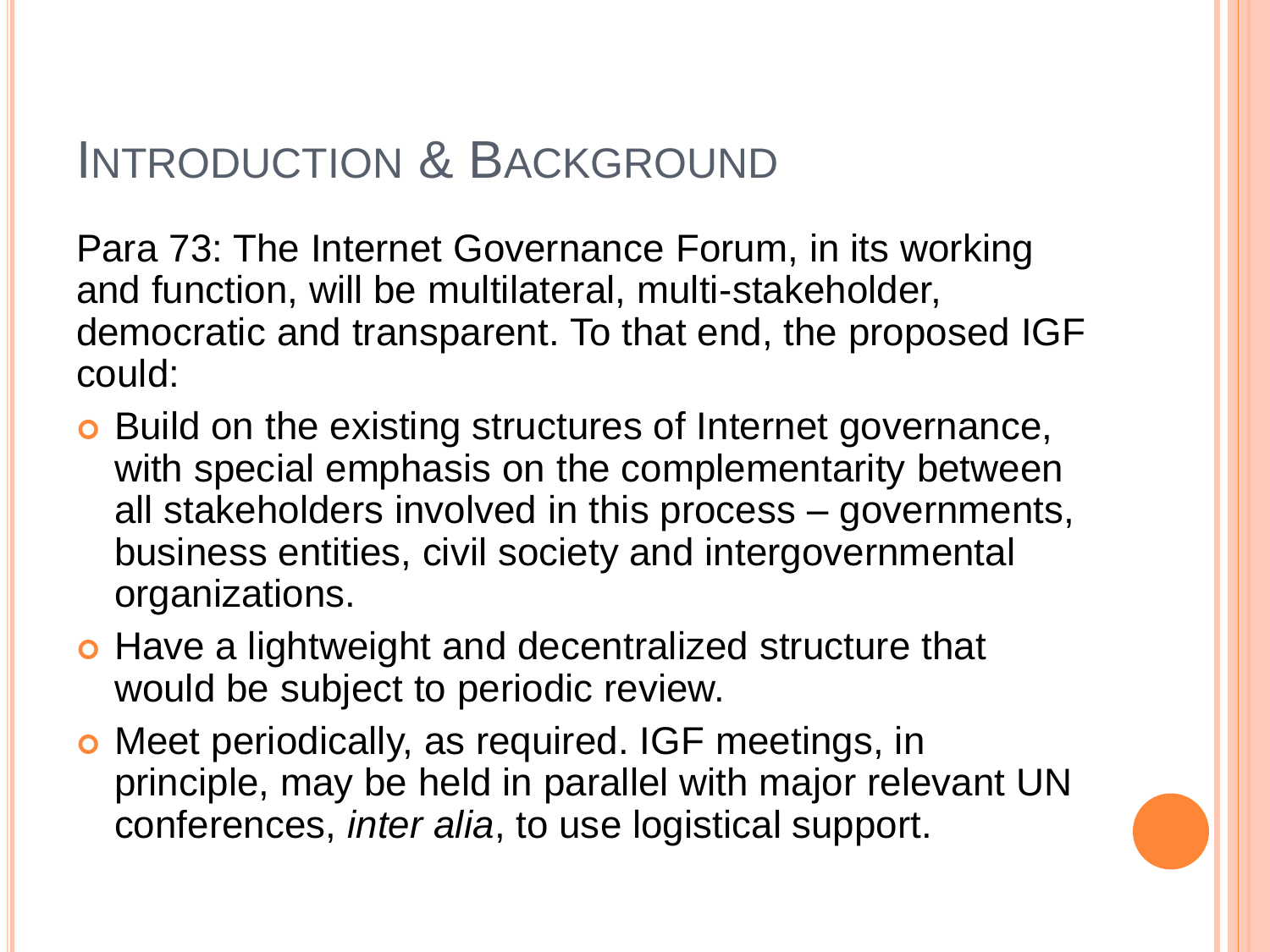Paragraph 80 further underscores its multistakeholder nature at the national and regional levels:

80. We encourage the development of multistakeholder processes at the national, regional and international levels to discuss and collaborate on the expansion and diffusion of the Internet as a means to support development efforts to achieve internationally agreed development goals and objectives, including the Millennium Development Goals.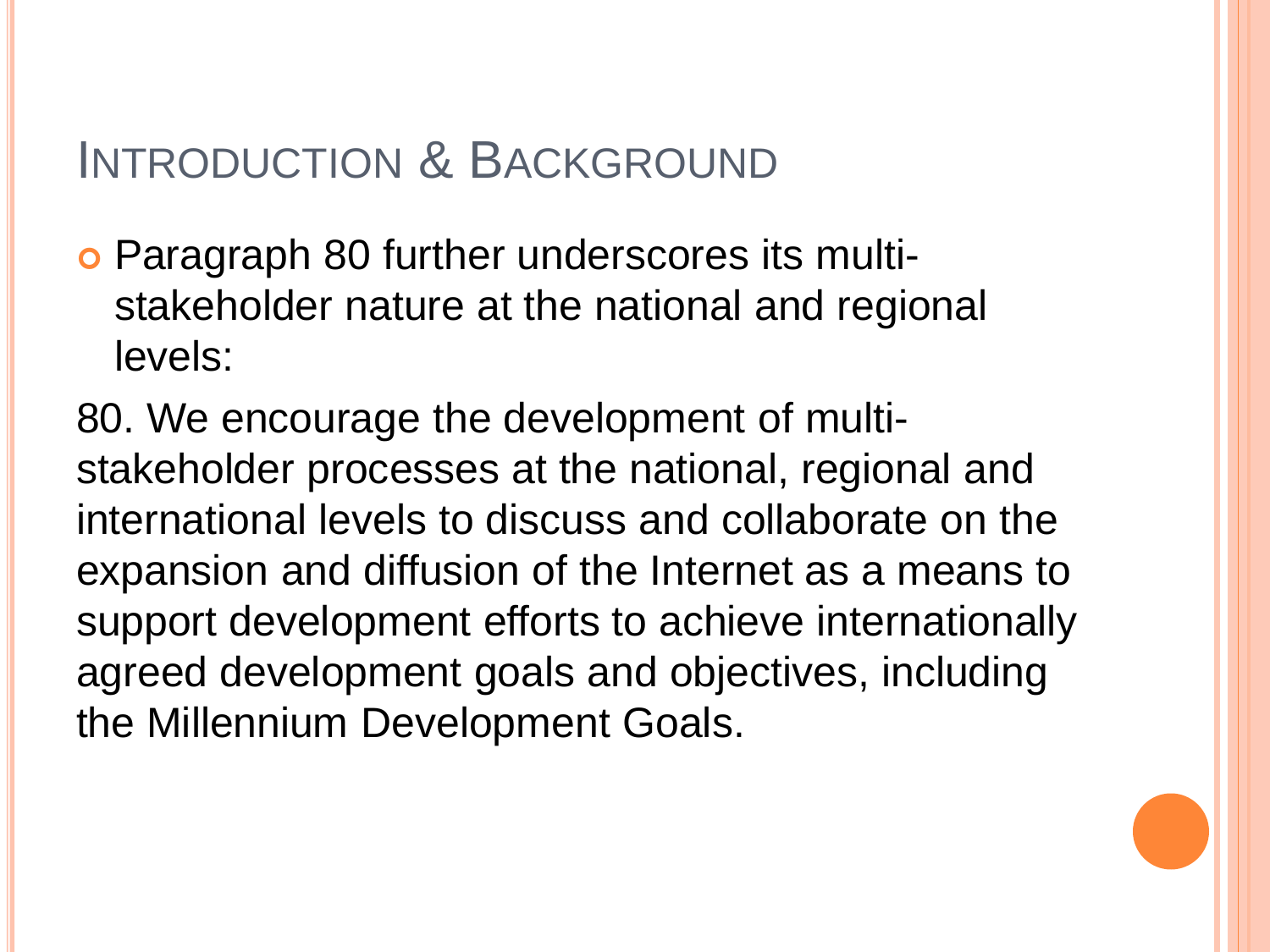Since 2006, IGF has grown in leaps and bounds. It held every year from Greece in 2006 to Brasil in 2007, India in 2008, Egypt in 2009, Lithuania in 2010 and Kenya in 2011. The Forum has enriched understanding of the policy issues around IG and the result has been deepening cooperation and collaboration within and among entities that are critical stakeholders on the IG discourse.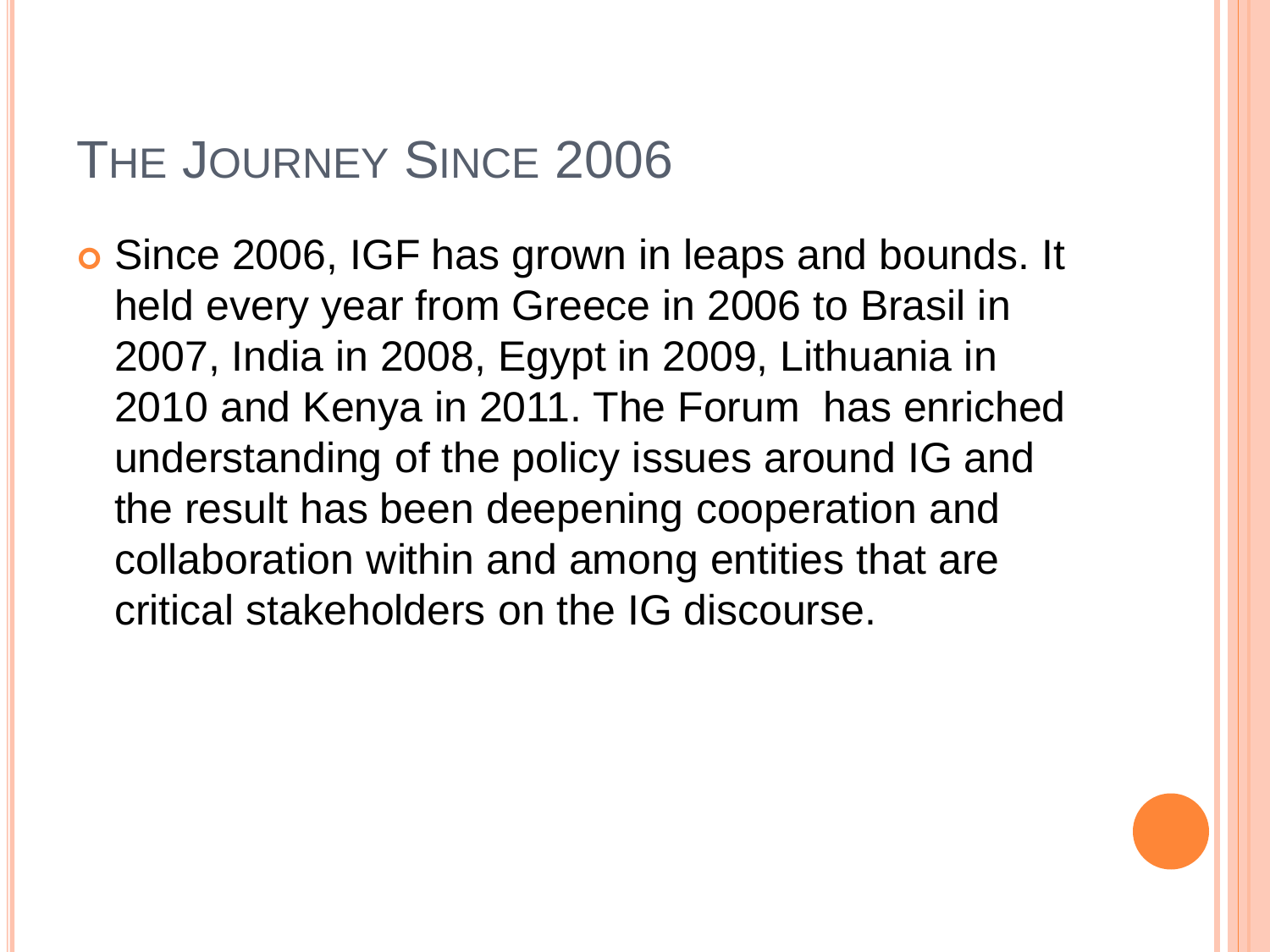o The core and most appealling innovation of the IGF is its multi-stakeholder nature wherein the Government, the Business Community , the Civil Society, the Academia and the Technical communities on equal footing contribute to shaping the future of the Internet.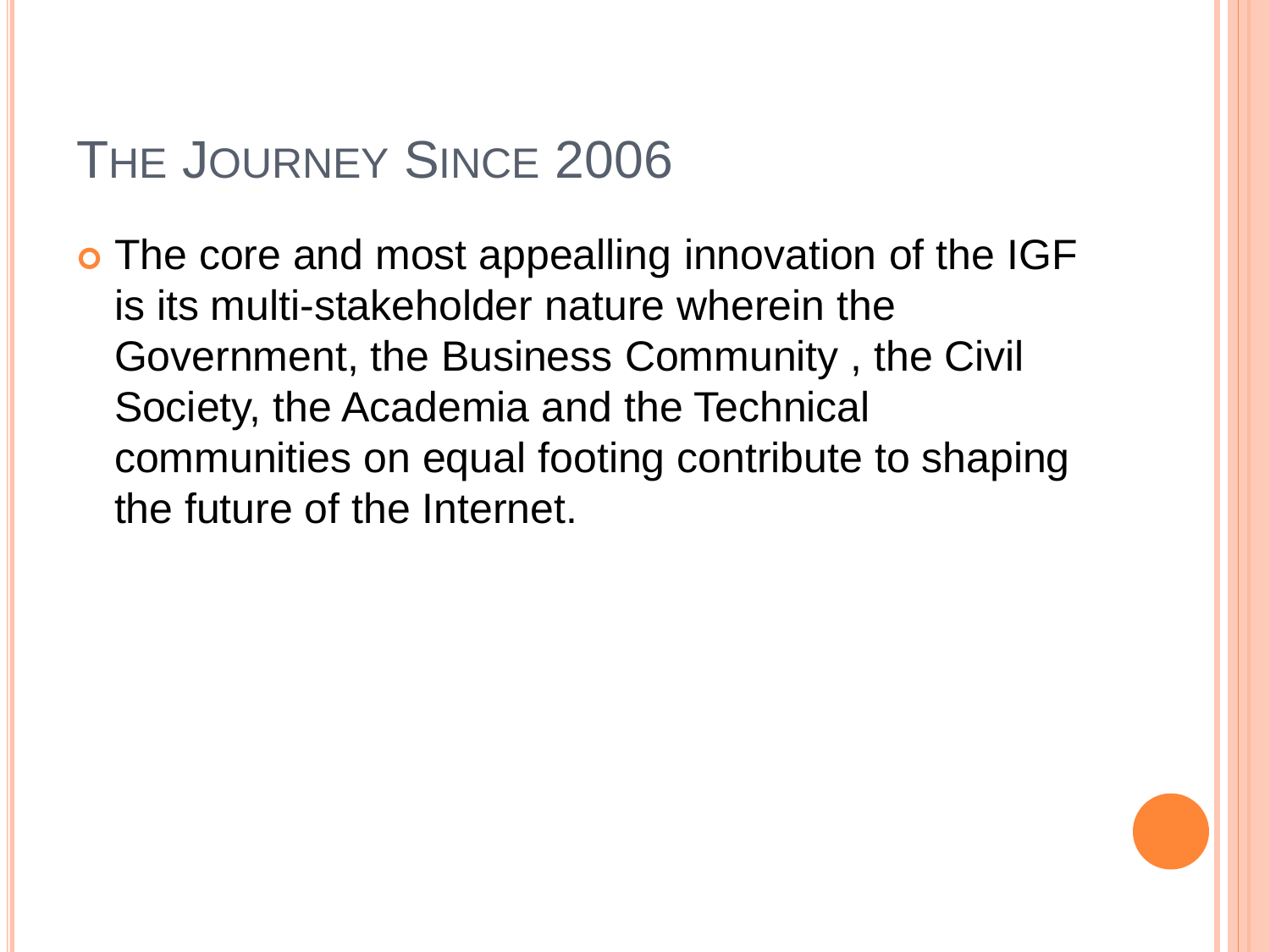The Forum's appeal has blosomed into the convening of continental, regional and national IGFs to provide a bottom-up feeder mechanism into the global IGF.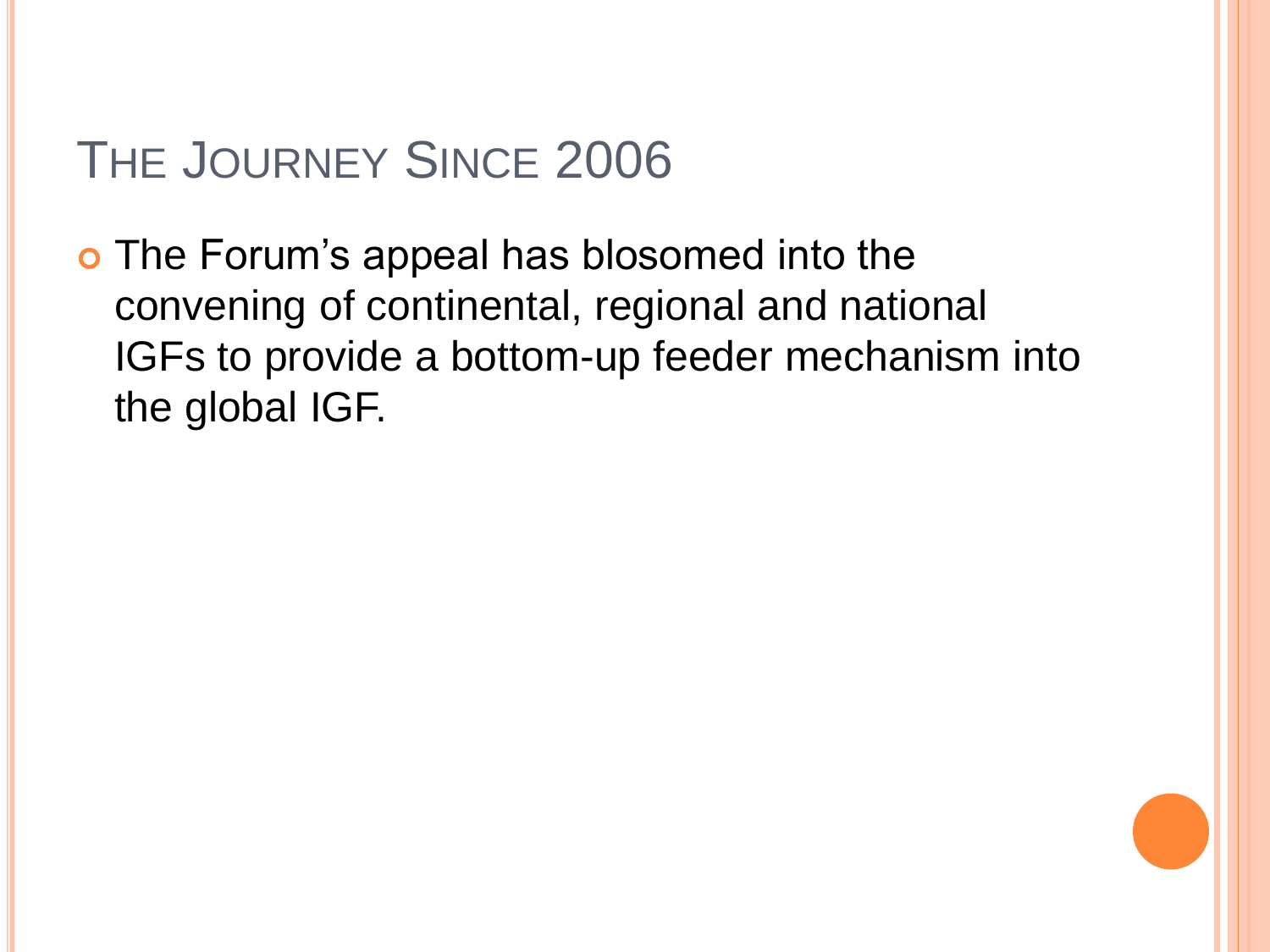o In essence, we are gathered today to prepare Nigeria's position at the 1st Africa IGF scheduled for Cairo, October 2-4 and the global IGF scheduled for Baku, Azerbaijan on November 6-9, 2012. The West African IGF I understood took place earlier in the second quarter of this year.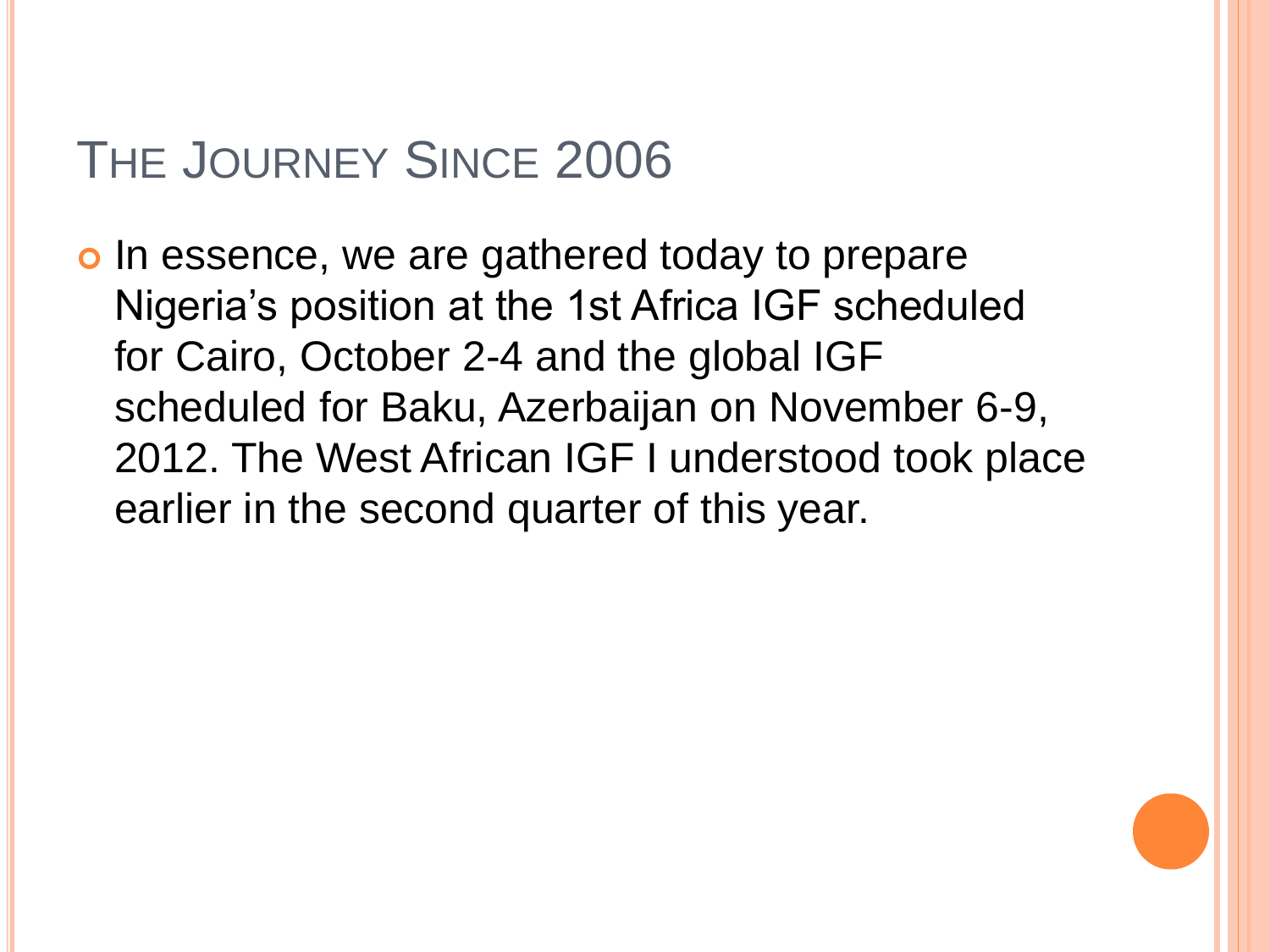# **THE IGF THEMES**

Over the years, the IGF themes have been discussed around six topical points namely:

- **o** Access and Diversity
- **o** Security, Openness and Privacy
- **o Managing Critical Internet Resources**
- o Internet Governance for Development
- **o** Emerging Issues and
- **o** Taking Stock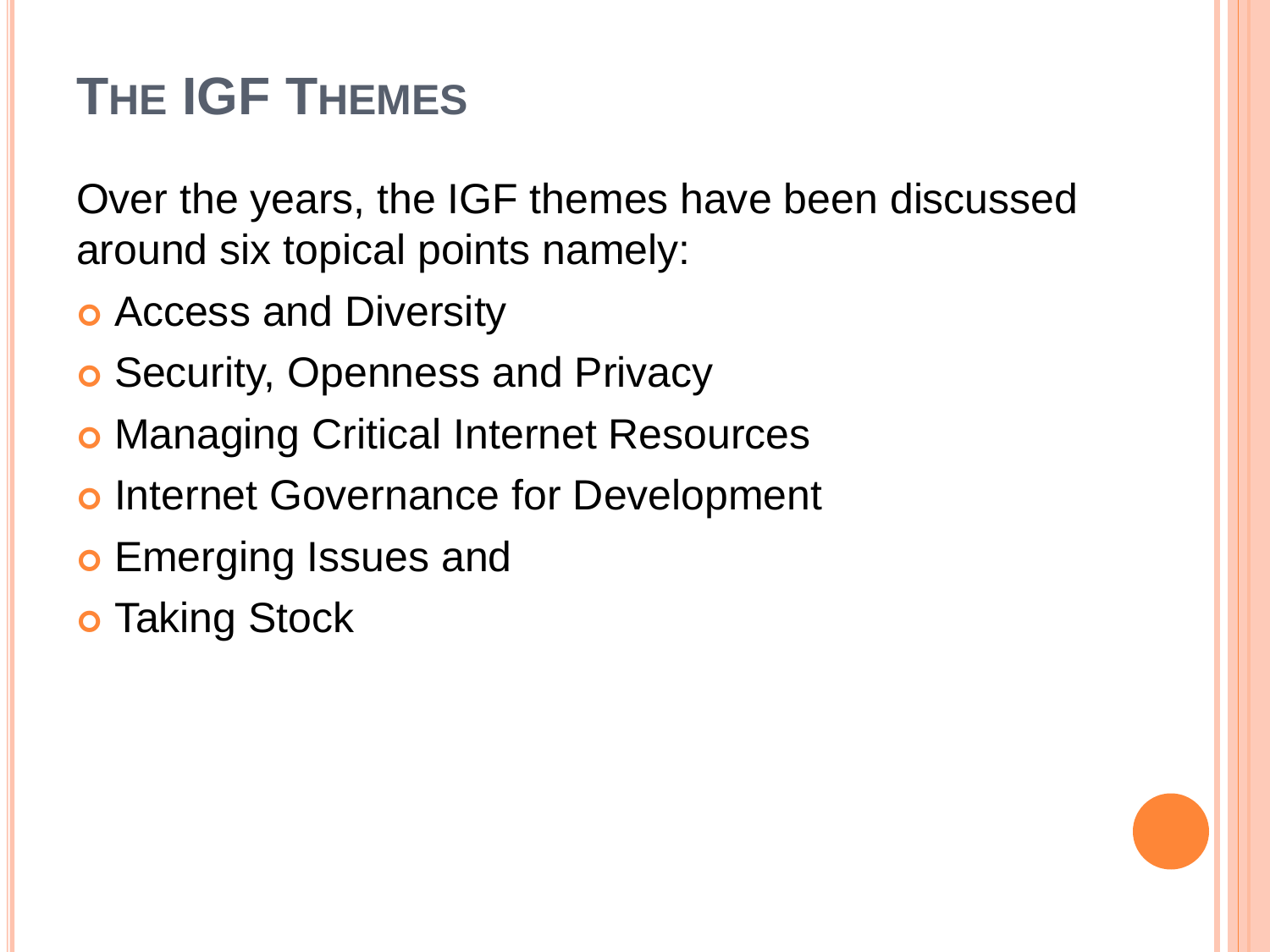Though there are a number cross-cutting issues around the above themes, however, there are important points gemane to each subject matter. In this regard, I will be speaking on Digital Inclusion and Public Access Policy Issues: as measures for Promoting Open Knowledge Environment (OKE) in Nigeria; under the sub-theme "Access and Diversity".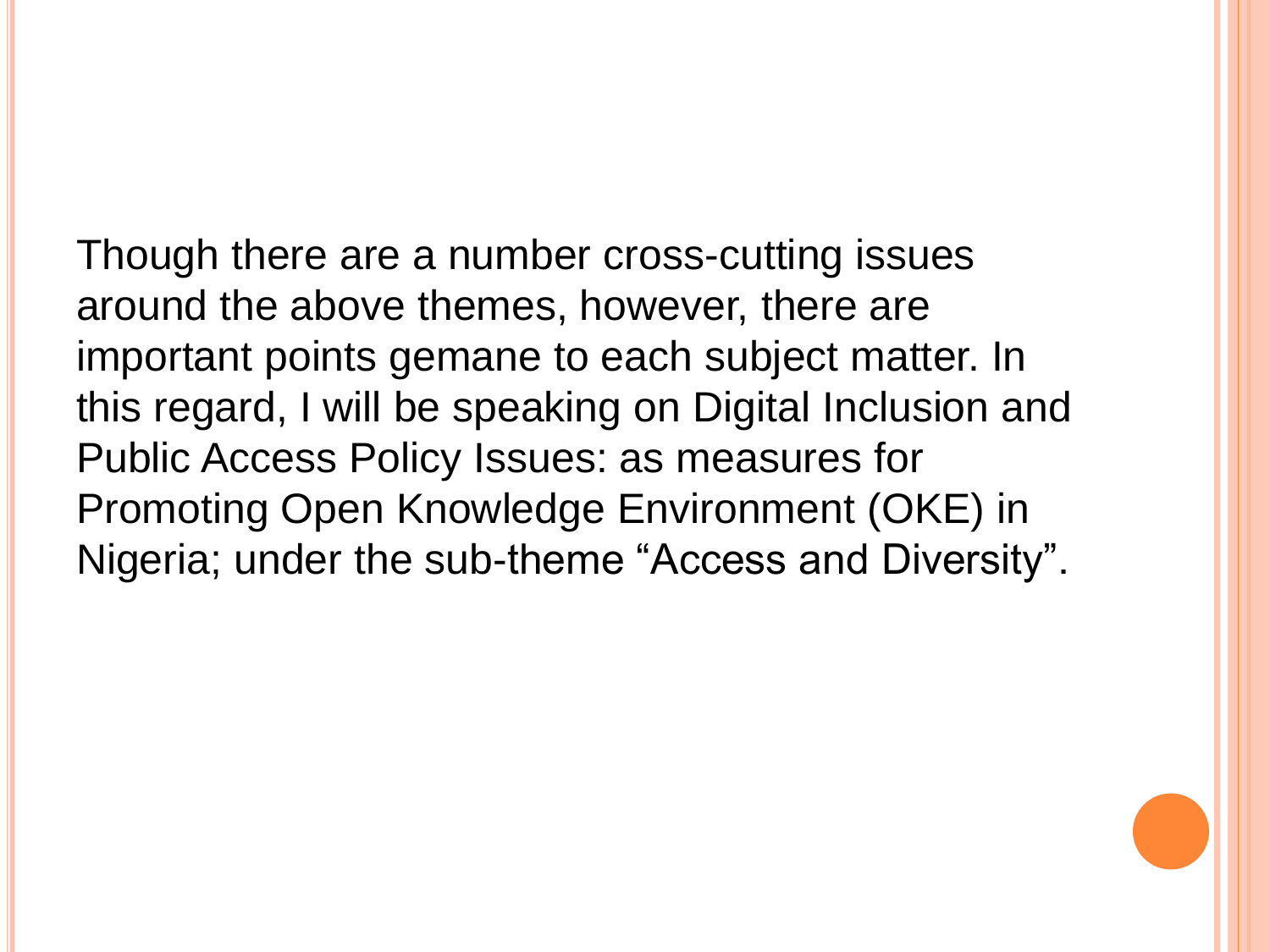## **DEFINITION**

Digital Inclusion is simply about getting everyone involved in what is fast becoming the most important driver of the quality of life we live, the way we work, receive medical care, communicate, entertain, study and relate with people; called the Internet; which is the bedrock of the WSIS 2015 Targets. Digital inclusion therefore is about enabling more people to gain access to the Internet and thus ensuring diversity.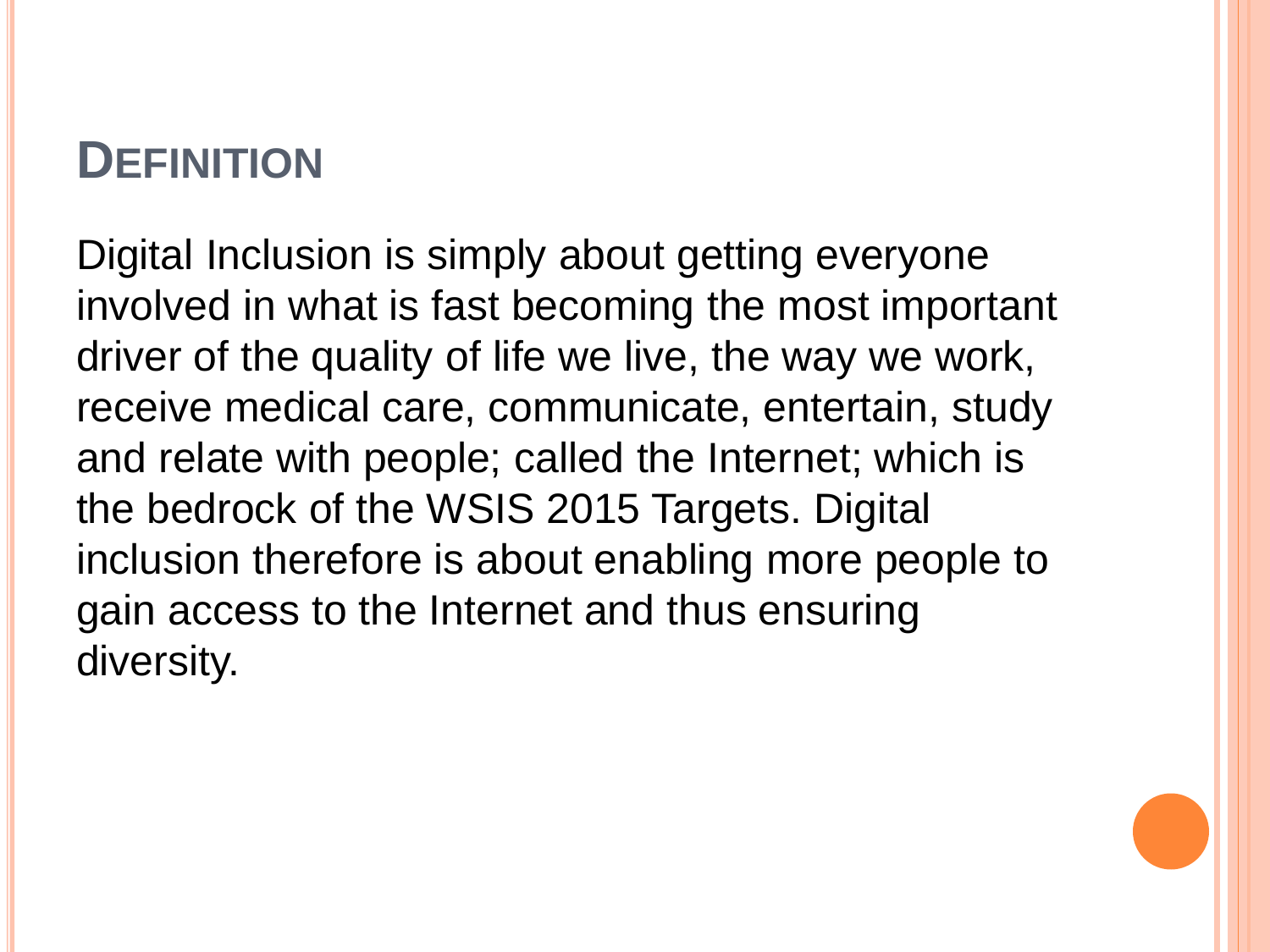### **DEFINITION**

 Public Access Policy is concerned about deliberate guidelines and frameworks articulated to promote inclusive participation of all citizens irrespective of tribe, gender, language or disabilities with the sole aim of empowering them for national development.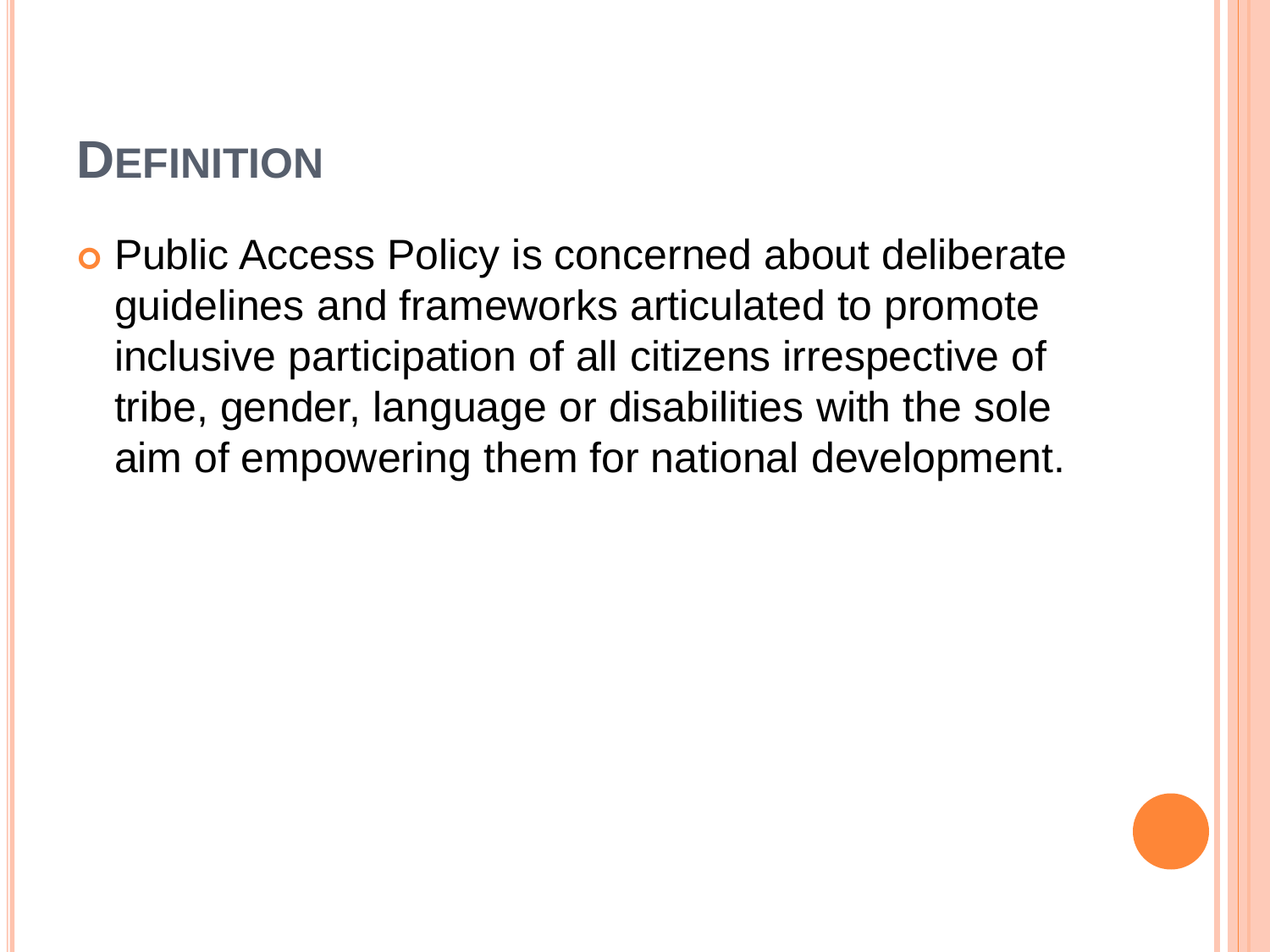## **DEFINITION**

o Open Knowledge Environment (OKE): This is about access to repository of capacity and capability building contents, e-learning materials, products of scientific research using diverse technologies including terrestrial, mobile and satellite technologies.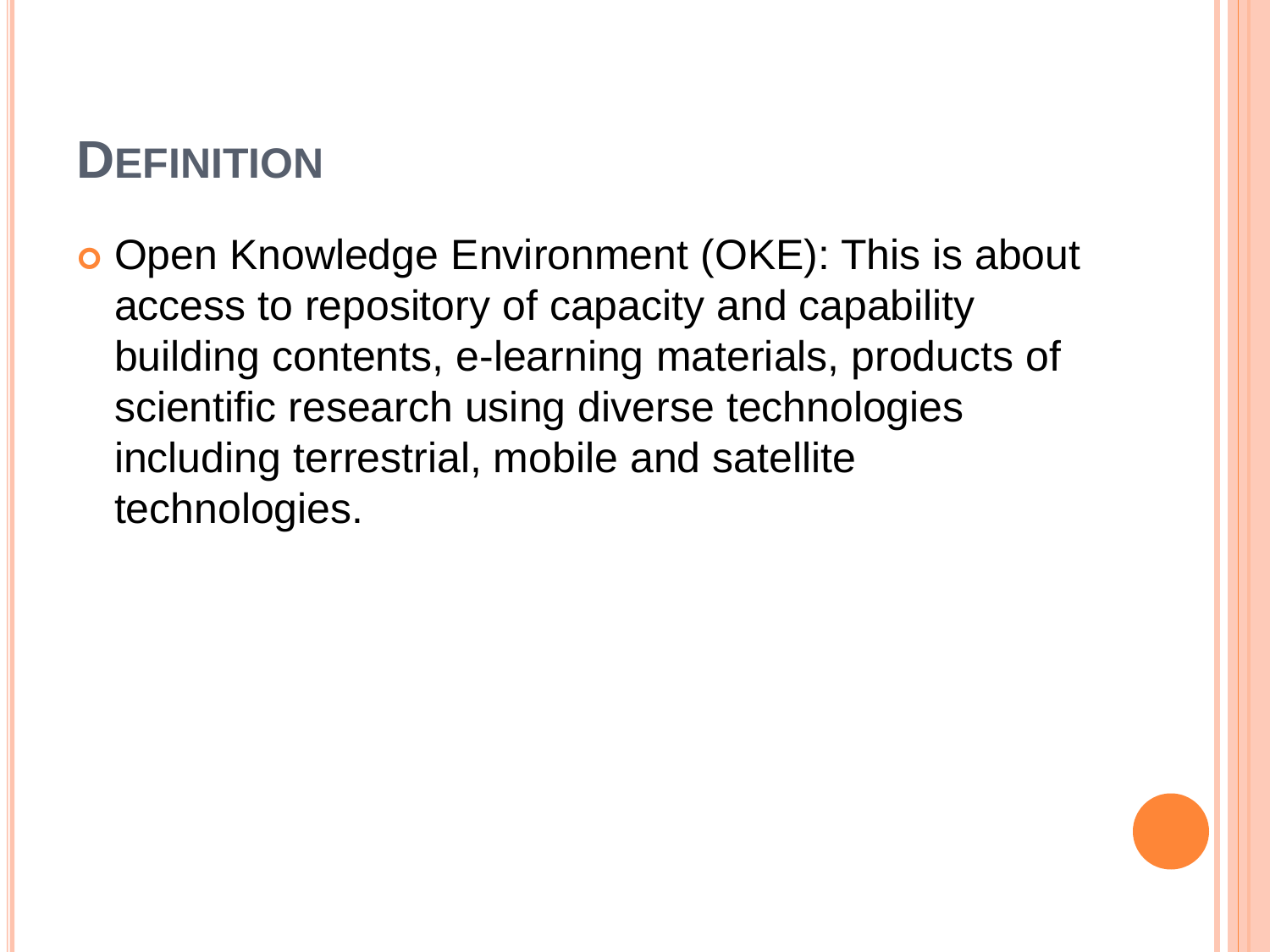From Business perspective, right policies have the potentials to create wealth, stimulates growth, create new jobs and promote innovation for a robust OKE. As such, PAP issues are concerned with:

 Creating environment that enables the development of new business models as a way to attract investment, promote innovation, build necessary infrastructures (eg IXPs, Cloud Share Services Centre etc) to cope with increasing local data traffic and bring the benefits of the Internet to millions more users.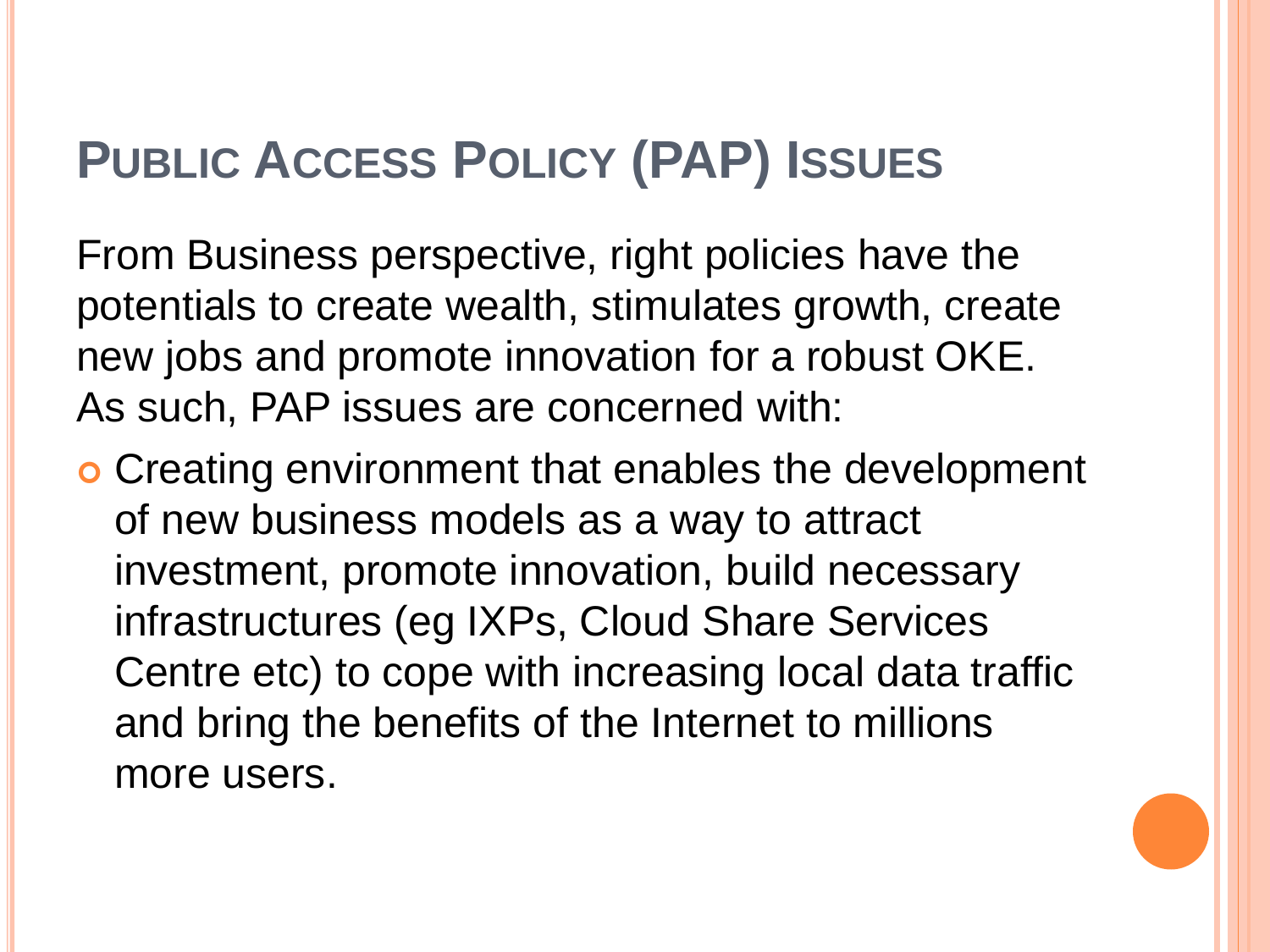Deployment of high speed broadband networks at fair prices in a fully competitive market providing a level playing field for all actors; to enhance access and participation in the Internet and to support the free flow of information, freedom of *responsible* expression and protection of individual rights and privacy.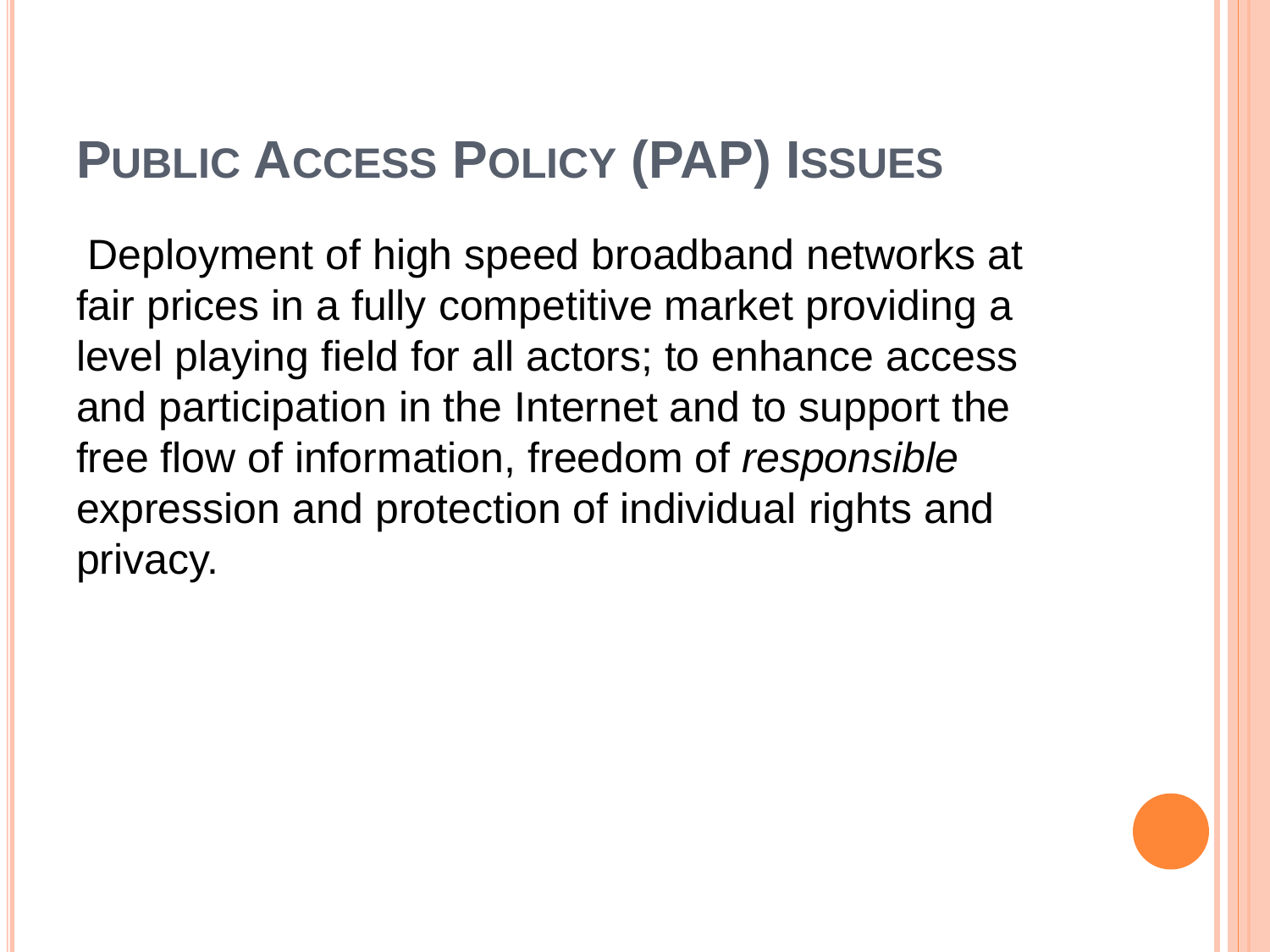- Supports for long term and sustainable competition through policies that promote market entry and investment to attain the greatest geographic coverage of networks.
- o Promoting an optimal level of investment by creating demand for high speed networks and Internet services, in particularly in areas where governments at the Federal State and local levels play key roles such as in education, health, energy distribution and transport. **Where public investment is deemed appropriate, it should not distort market competition.**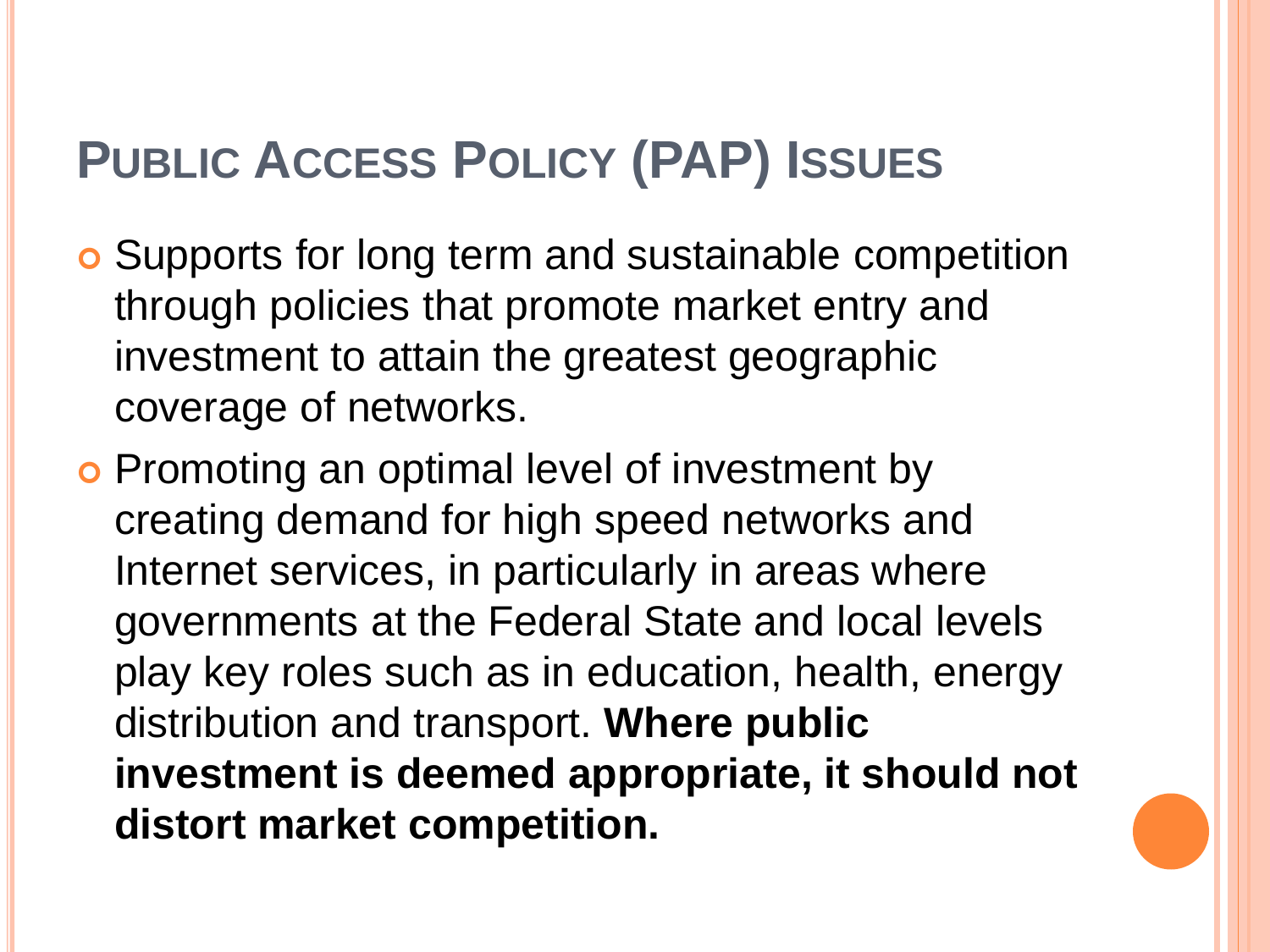o Internet infrastructure deployment and interconnection: The growth and stability of the national Internet backbone infrastructure is best served when Internet interconnection agreements are left to competition forces.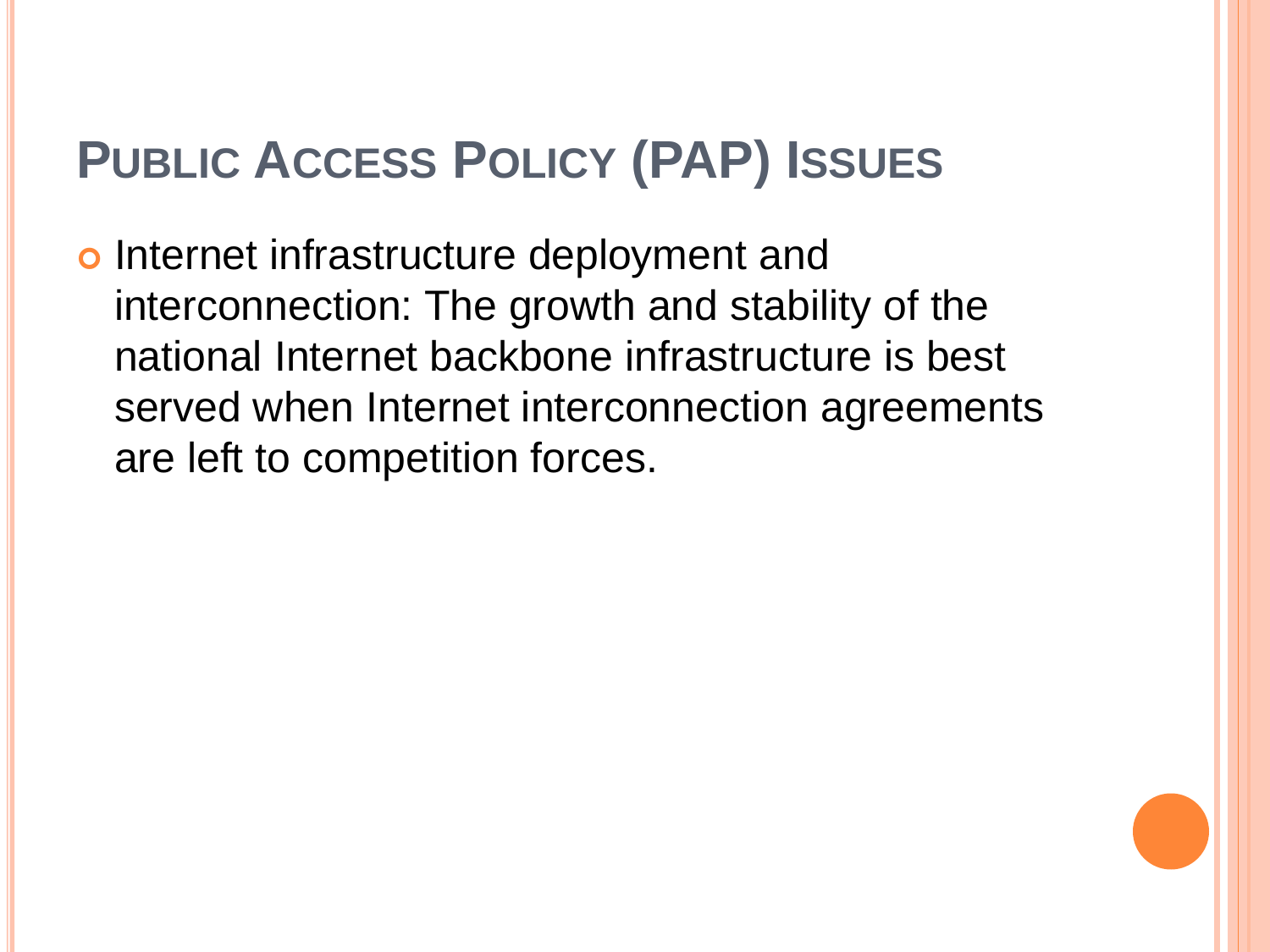In fact, business encourages the promotion of the open and interconnected nature of the Internet as it fosters industries and new business models creating demand for networks and services and allows users to benefit from the interconnected Internet networks. This promotes OKE where users can access a diversity of content.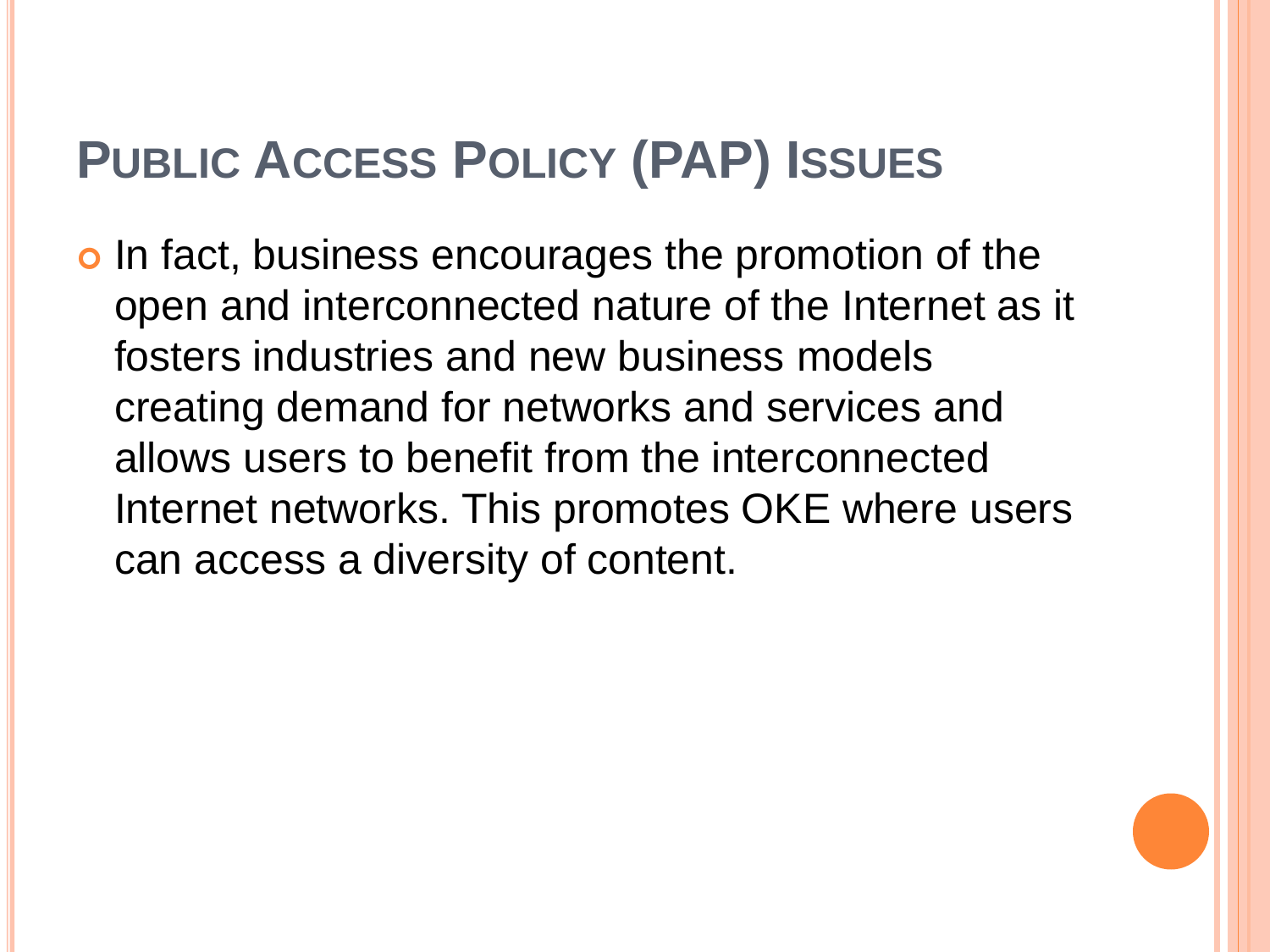#### o Mobile broadband spectrum

- Mobile broadband is championing the on-going deployment of broadband services and the resulting benefits to national economic growth.
- Access to additional radio spectrum is extraordinarily important to mobile networks, and the failure to adequately provide for the expanding demand for mobile broadband data usage threatens to limit social and economic development, innovation and competition in this critical service.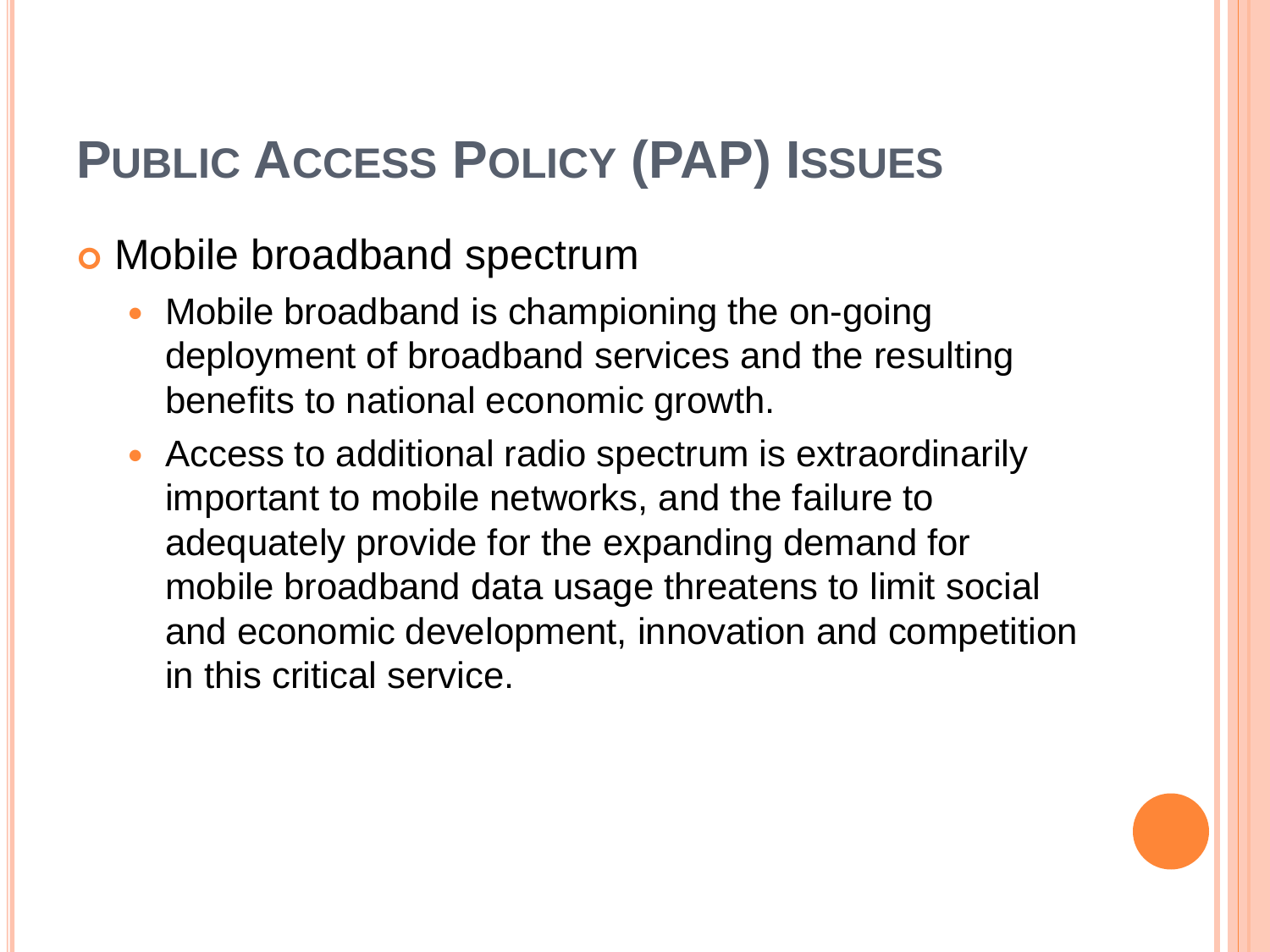#### **o** Mobile broadband spectrum

• Because the available spectrum for mobile broadband usages is very limited, and identification of additional spectrum can take quite a while, one could expect significant spectrum constraints to become apparent within the next five years.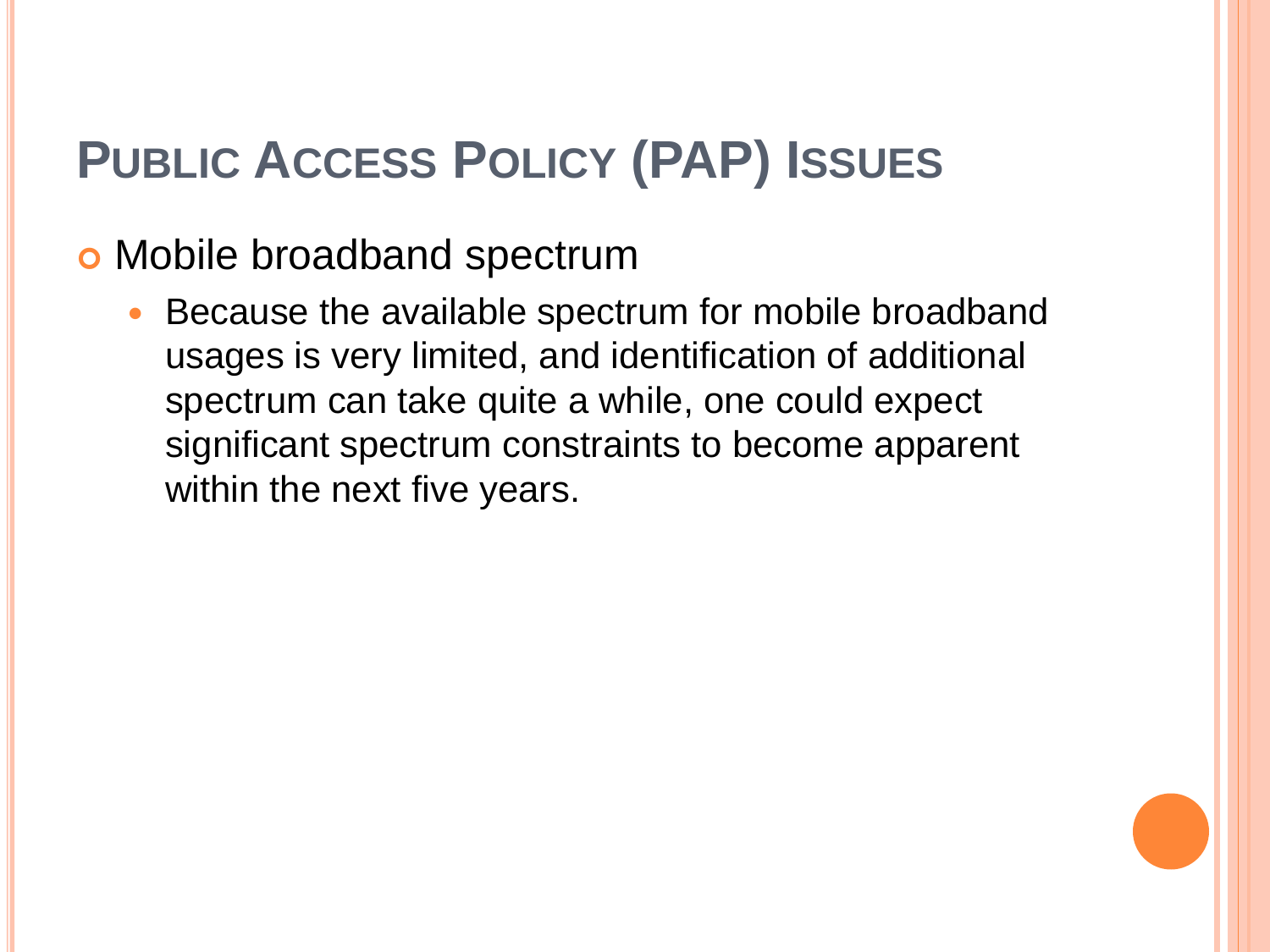#### o Mobile broadband spectrum

 Following our increasing data traffic, business urges governments and the regulator to take prompt action now to ensure that sufficient spectrum is available to support the increasing demands, as it characteristically takes a number of years to allocate new spectrum resources to operators. In determining spectrum allocations, government policies should ensure adequate spectrum for broadcast services.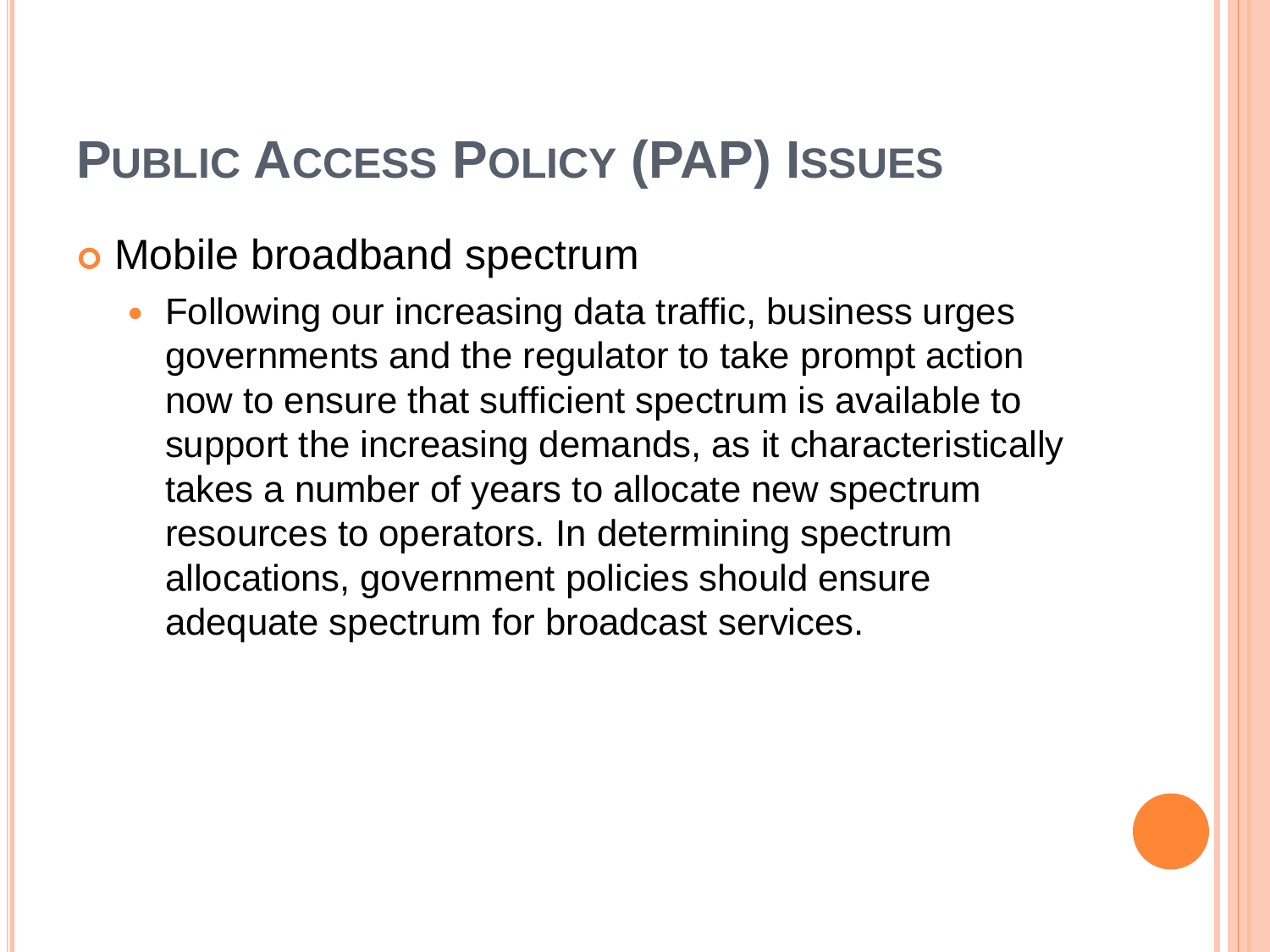PAP Issues are also not unconnected with legislative action to declare right to the Internet a Basic Human Right. Such action will enable governments at all levels including stakeholders like business to evolve strategies of getting more people to be connected to the Internet and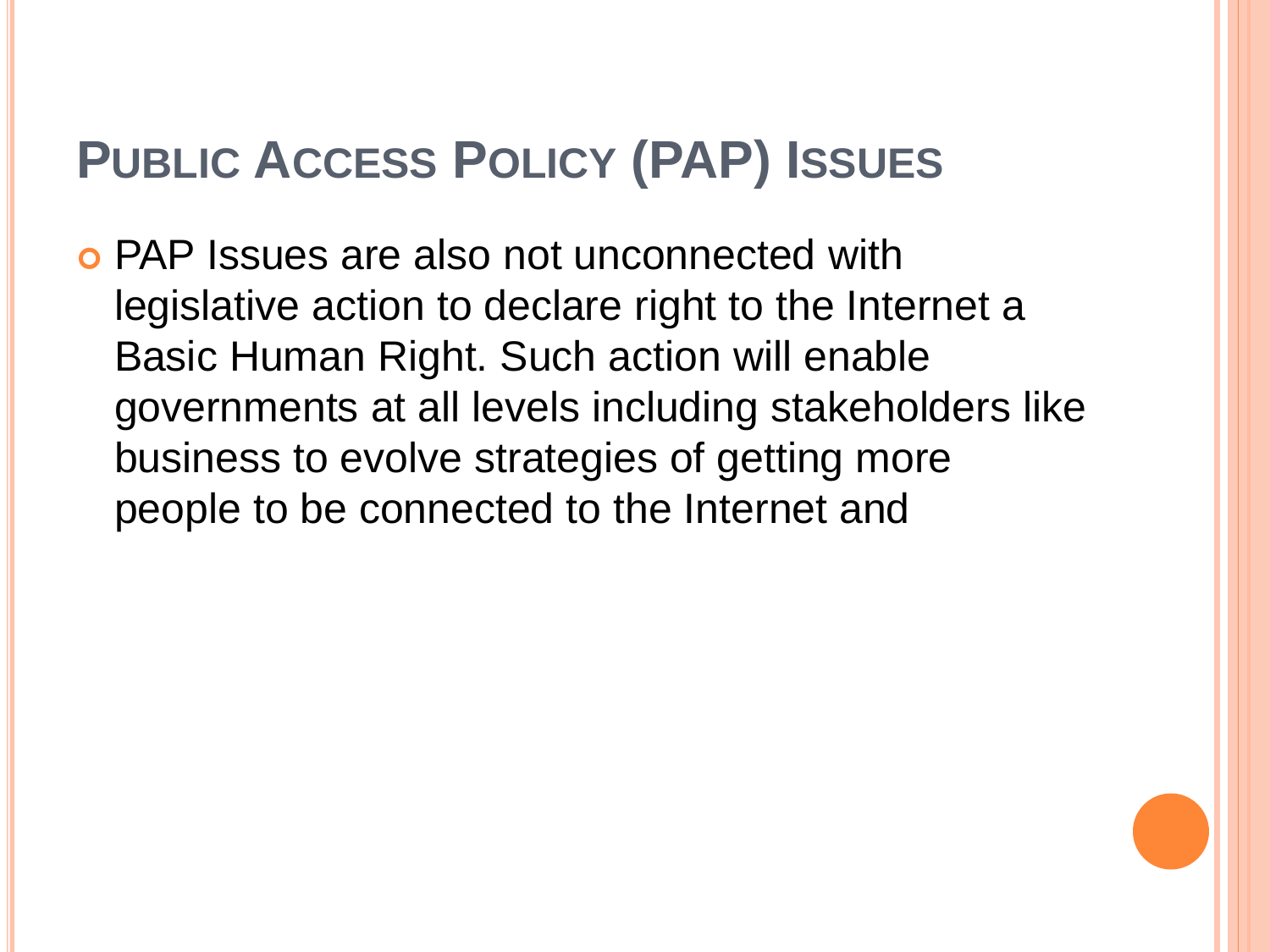Encouragement of local content development in different languages. This could be further helped by the newly introduced International Domain Names for which .yoruba, .hausa, .igbo are relevant variations without prejudice to our ccTLD ng.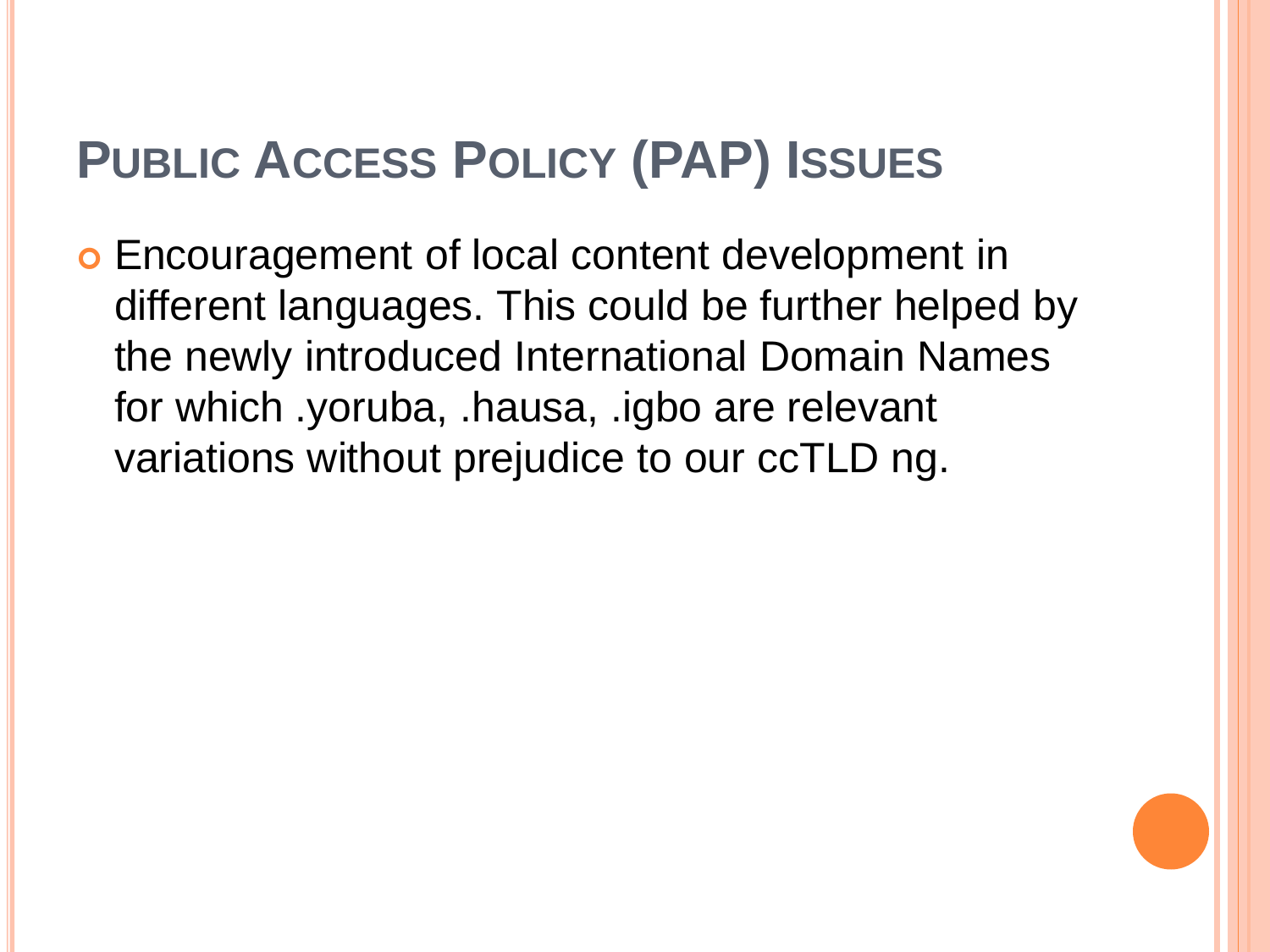Our Digital Inclusion Strategy for the promotion of Open Knowledge Environment should aim at the following: Attracting investment and promoting innovation. This requires:

- o open markets and pro-investment policies
- independent regulator
- o respect for the rule of law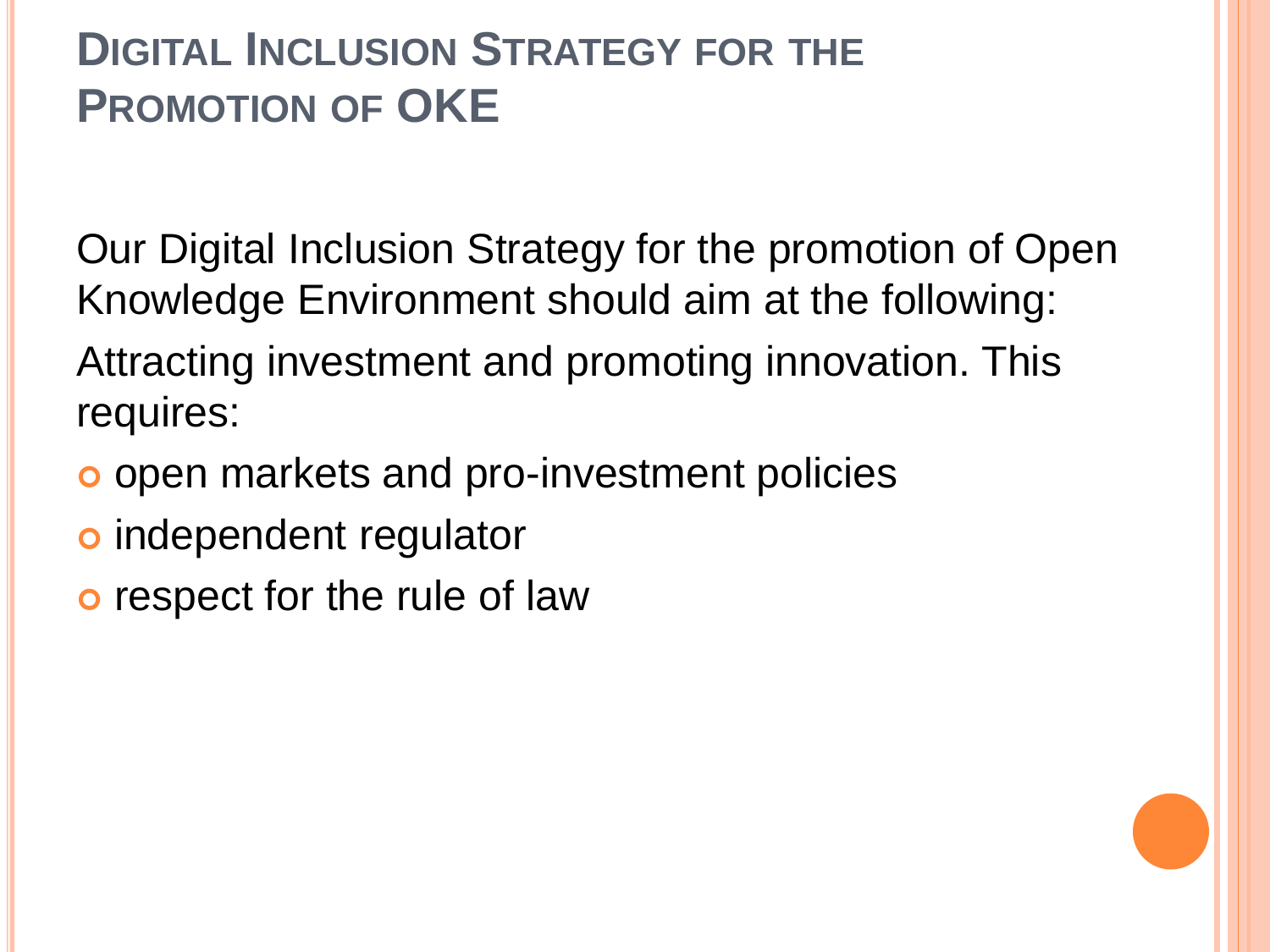**o** network neutrality

- o intellectual property rights protection and enforcement
- pro-competitive legal, policy and fair regulatory frameworks that also increase user choice regarding quality and cost of services
- o independent courts
- o policy approaches that foster entrepreneurship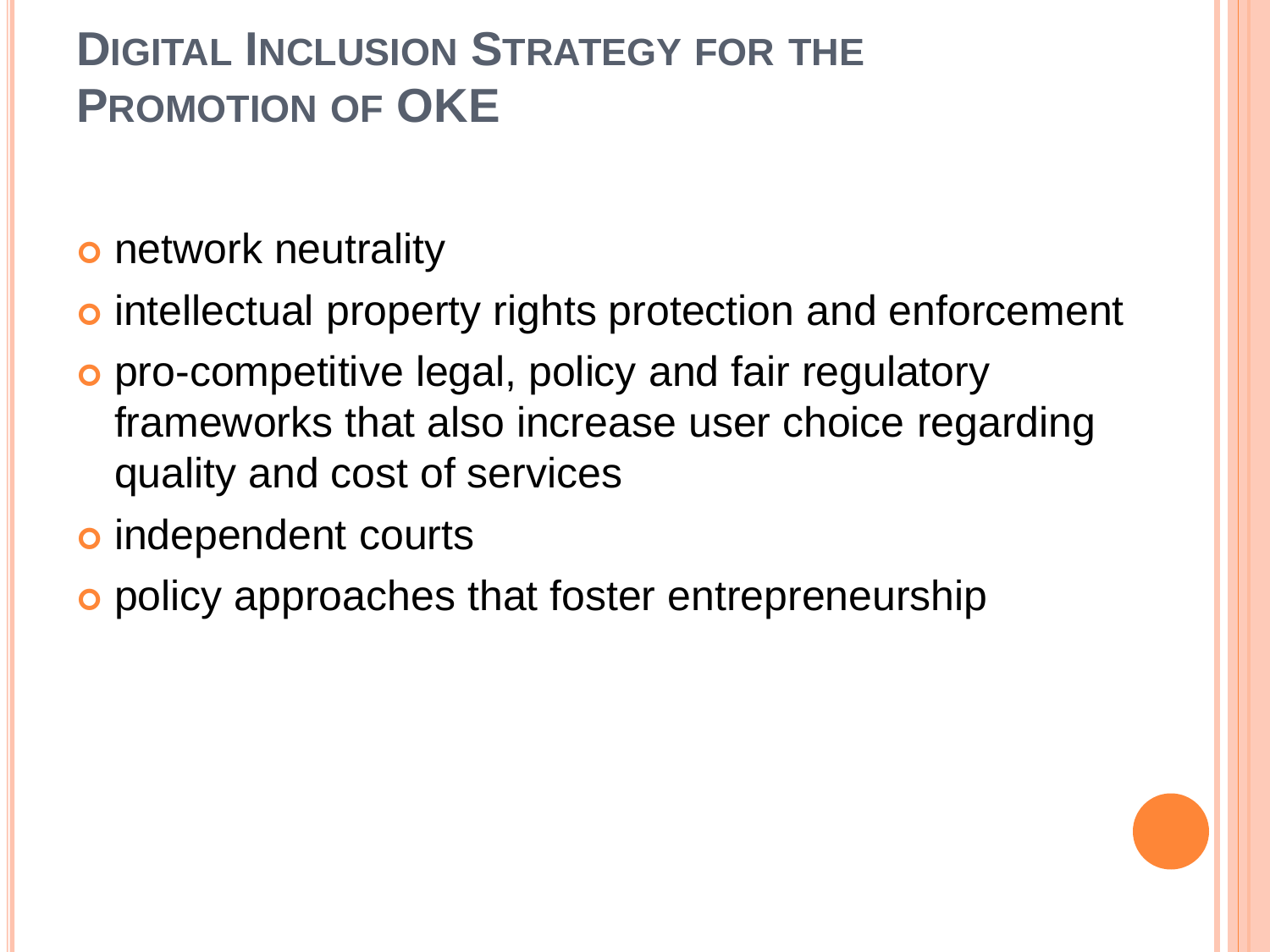Enabling Nigerian cultural diversity on the Internet. The Internet provides greater access to more diverse content, including user generated content. It also reduces barriers to entry, increases the ability to cater to niche markets and improves access to information through the use of search technologies – all contributing to cultural diversity and thus enriching OKE.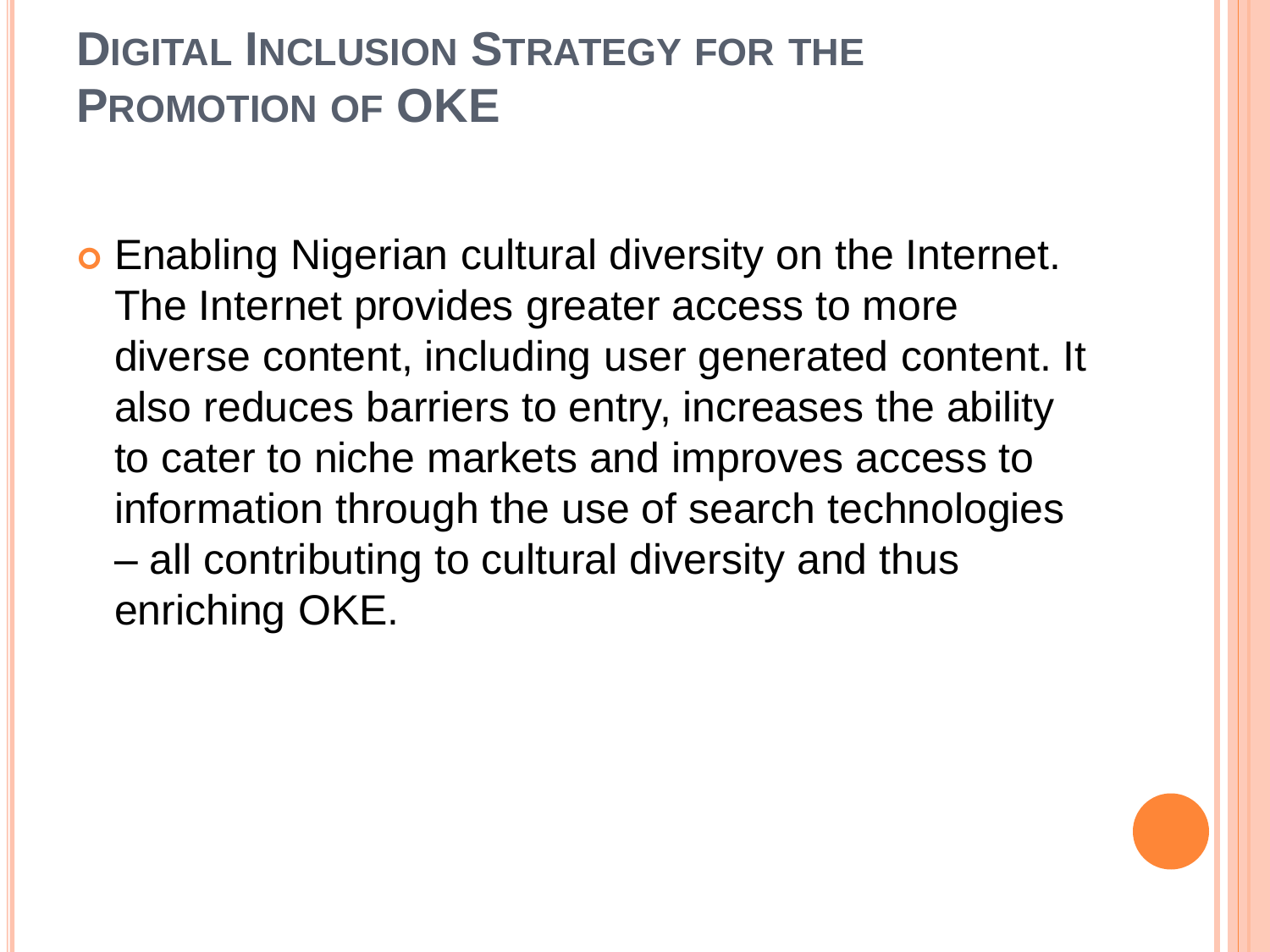o Of the Nigerian languages on the Internet, Yoruba according to Yahoo and Google currently has the highest publication and representation (@ 142,400,000 pages) followed by Hausa (53,500,000 pages) and then Igbo (46,700,000pages). A good policy framework will open up niche market to service our rich cultural diversity.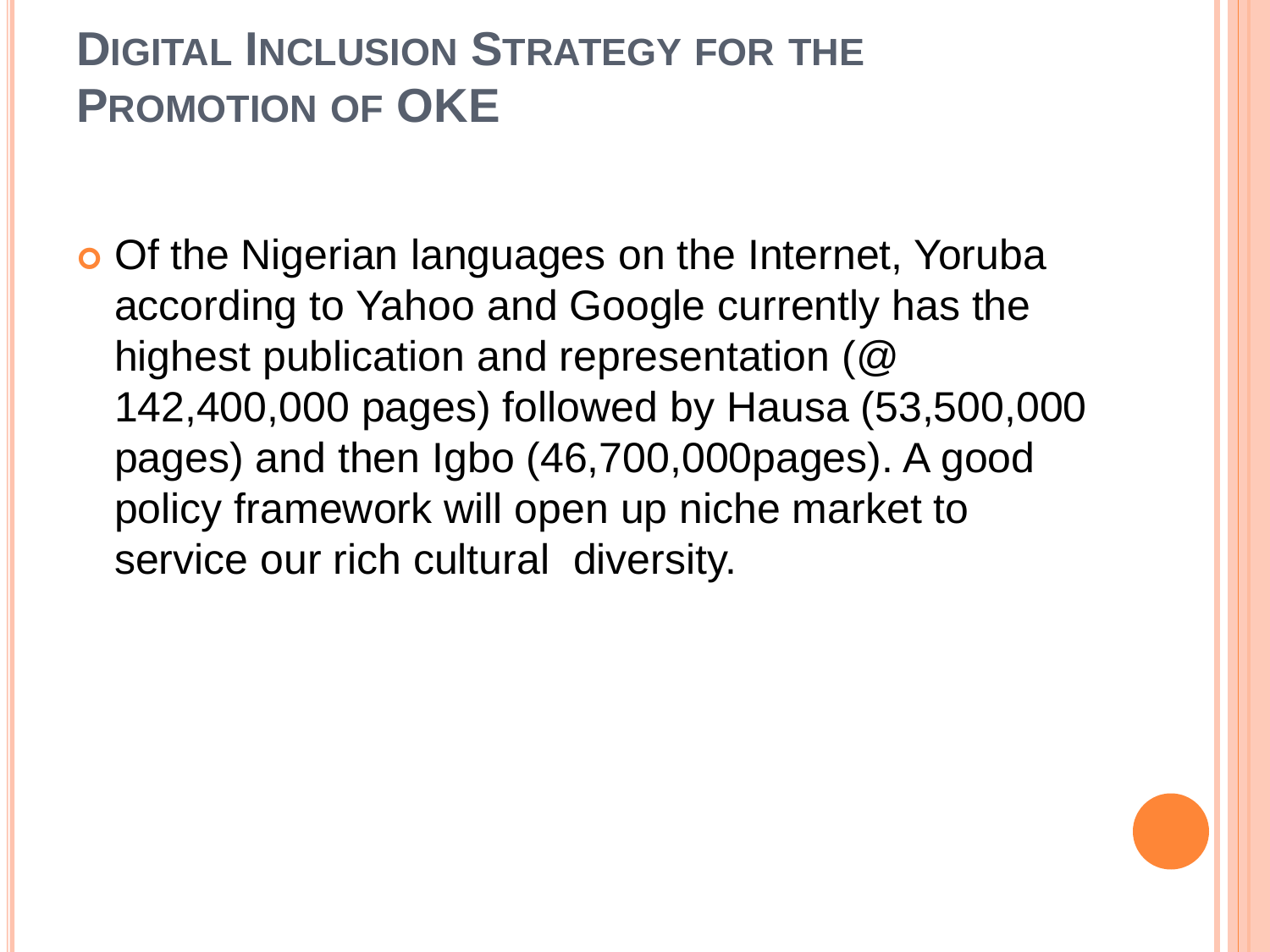- **o** DIS should aim at developing tools that promote access for the elderly and those with disabilities.
- o It should also support stakeholders to establishing enabling environments through education initiatives, promoting innovation and creativity, public-private research and development partnerships.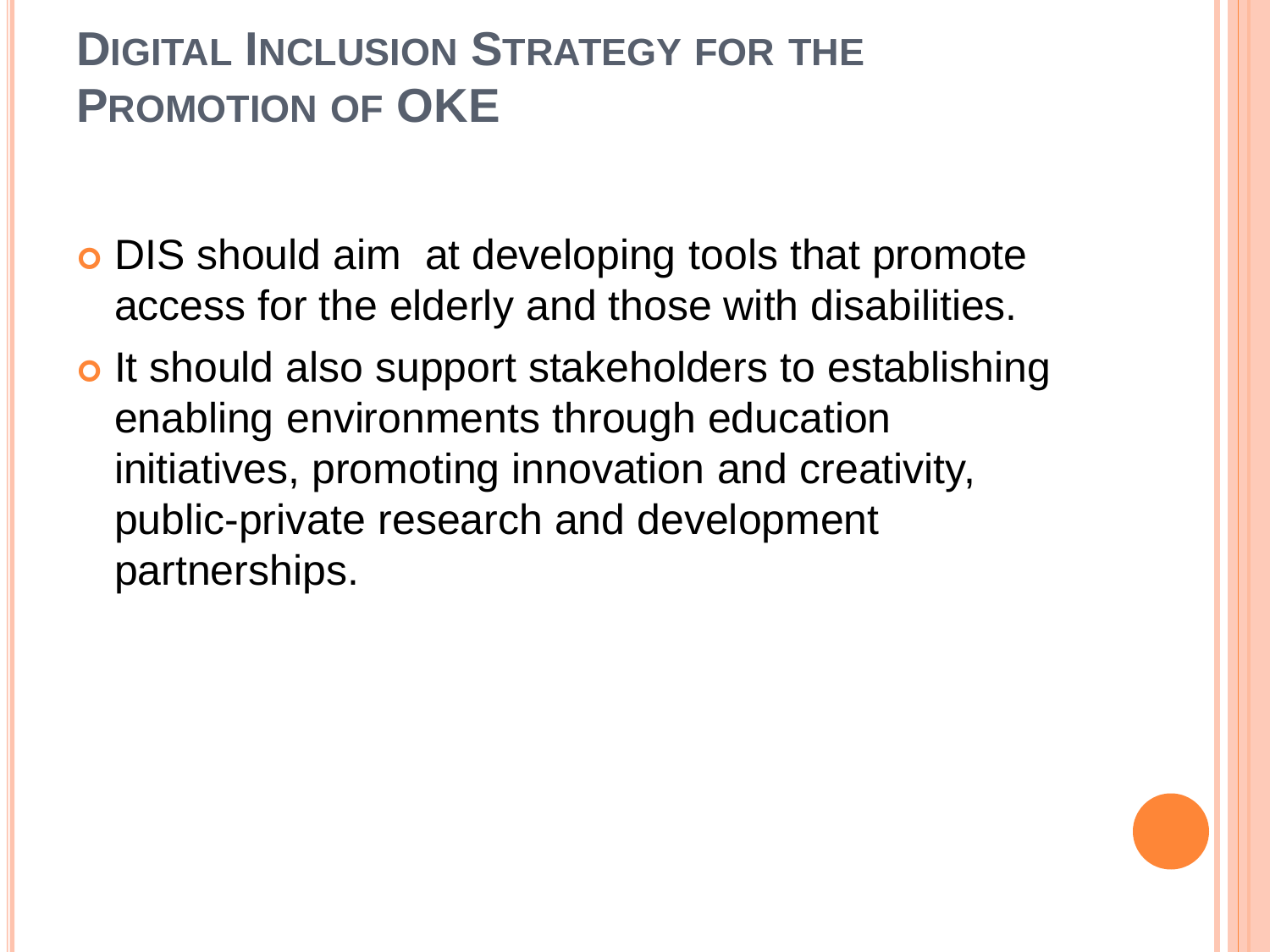# **WCIT AND ITRS**

 Another key Internet Public Policy Issue that have critical bearing on digital inclusion for OKE is the [International Telecommunication Regulations](http://www.itu.int/oth/T3F01000001) (ITRs) which is billed for review at the World Conference on International Telecommunication (WCIT) scheduled for Dubai on December 3-14, 2012. The ITRs is a treaty that was developed at the 1988 World Administrative Telegraph and Telephone Conference (WATTC-88) in Australia and has not been revised since then.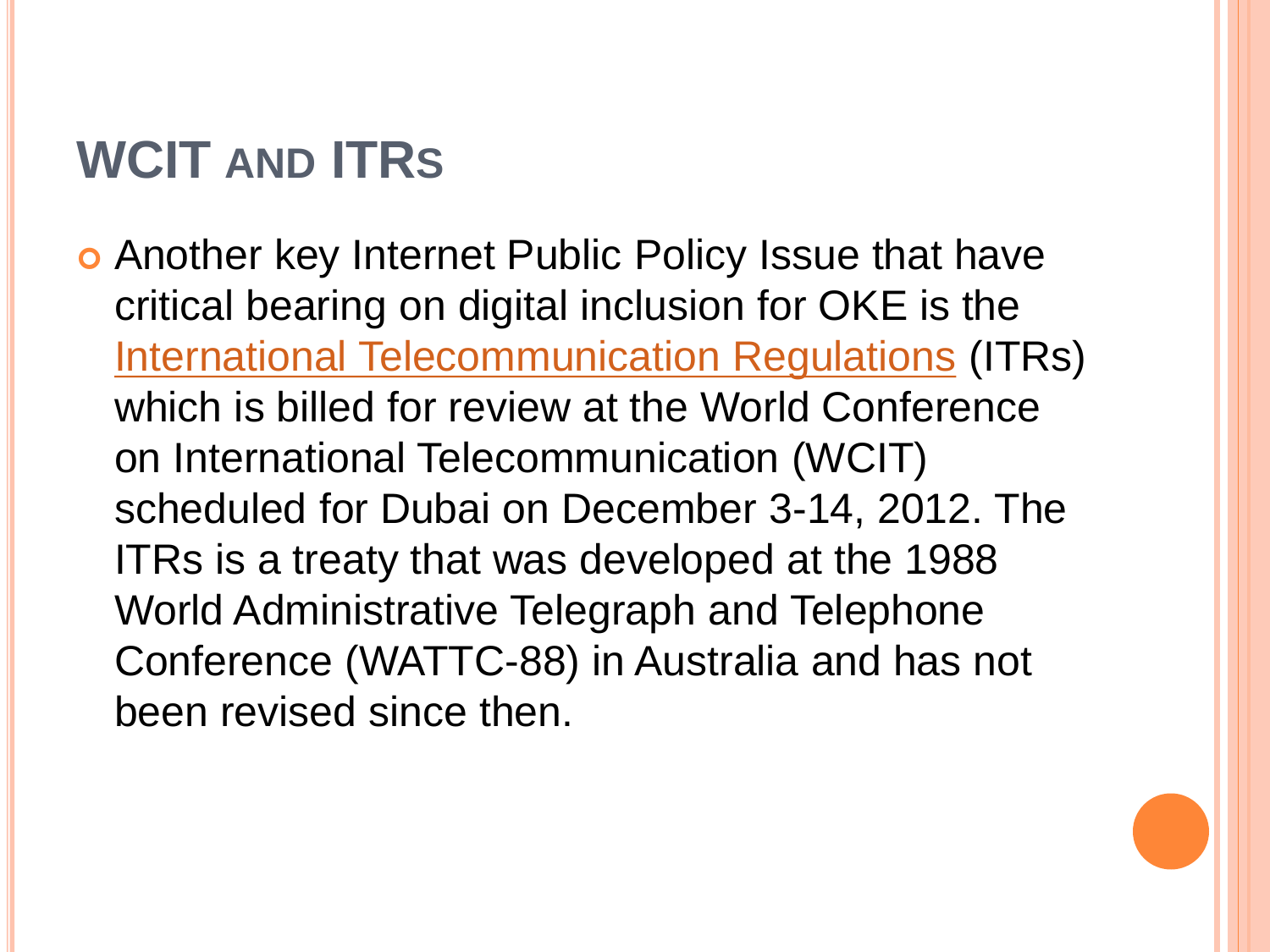# **WCIT AND ITRS**

**O** The ITRs are intended to facilitate "global" interconnection and interoperability" of telecommunications traffic across national borders. The ITRs will be updated and changed at the World Conference on International Telecommunications.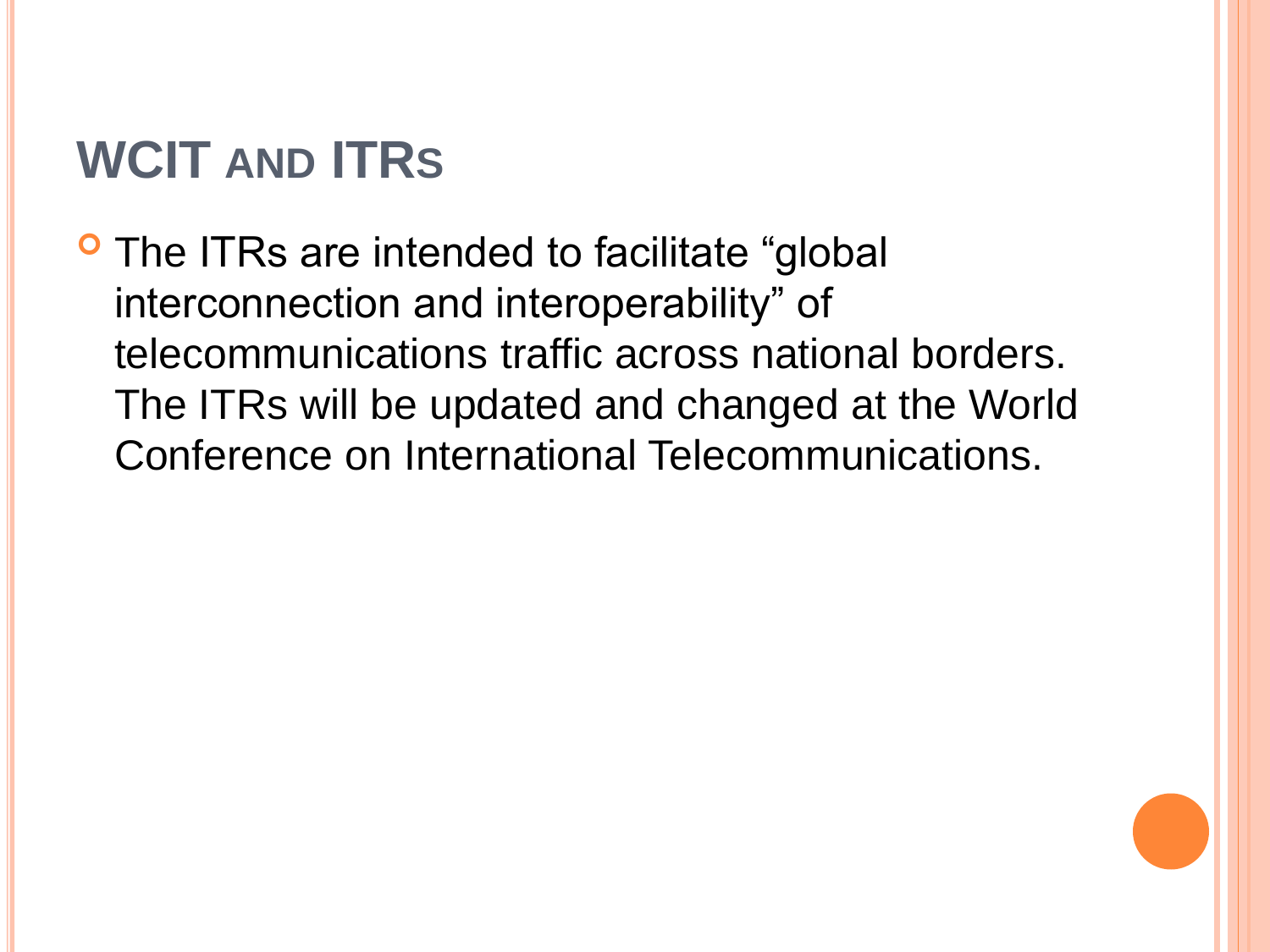# **WHY THE ITR TREATY MATTERS**?

The ITRs determine how international telecommunications services operate across borders. The treaty sets rules for things like:

- **O** Traffic flows between telecommunication network operators.
- **O** Quality of international services, sufficiency of facilities.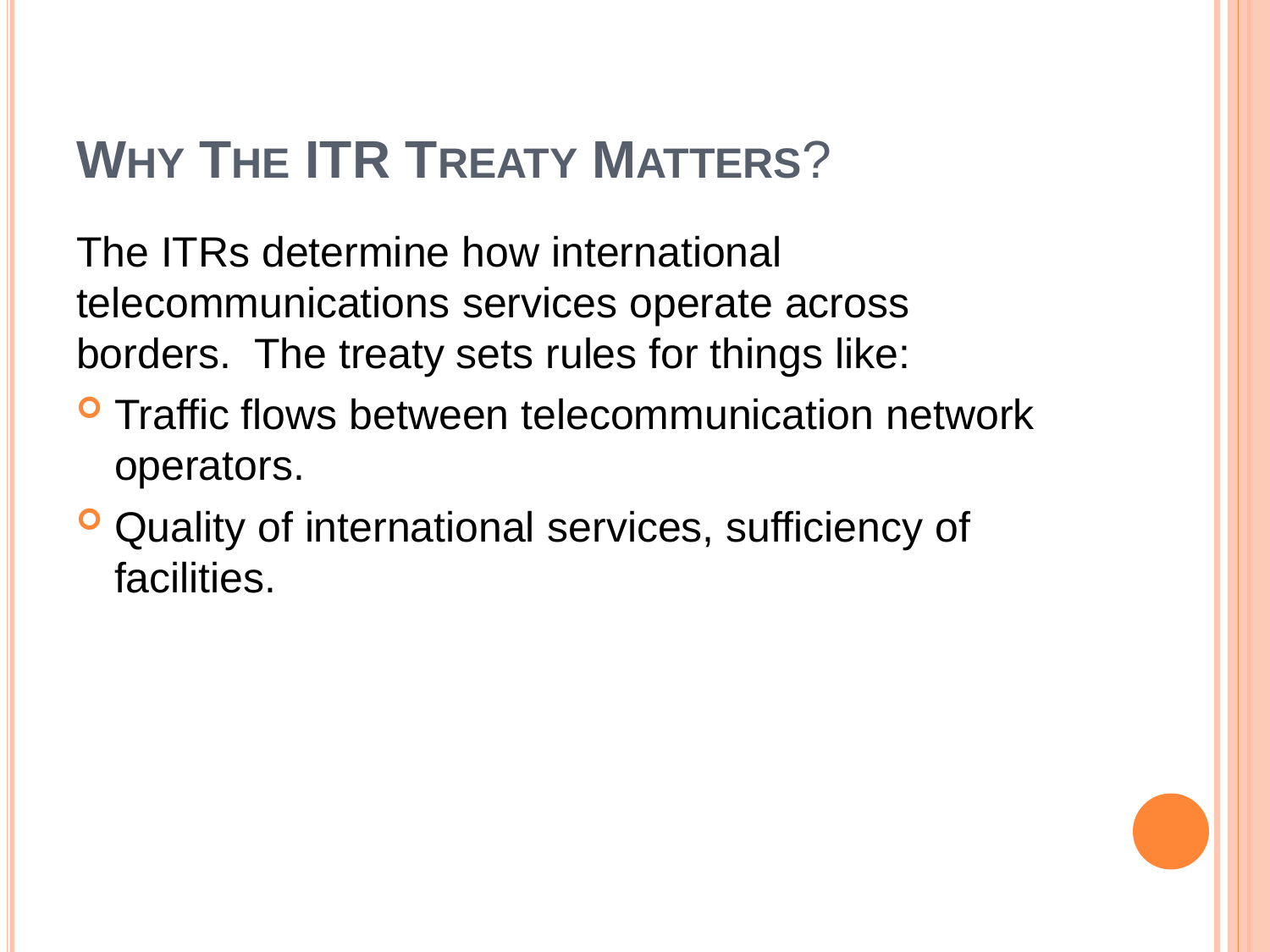# **WHY THE ITR TREATY MATTERS**?

- **P** International routing, charging, accounting and billing between operators.
- **The priorities that should be given to health and** safety.
- **P** The avoidance of harm to networks and services.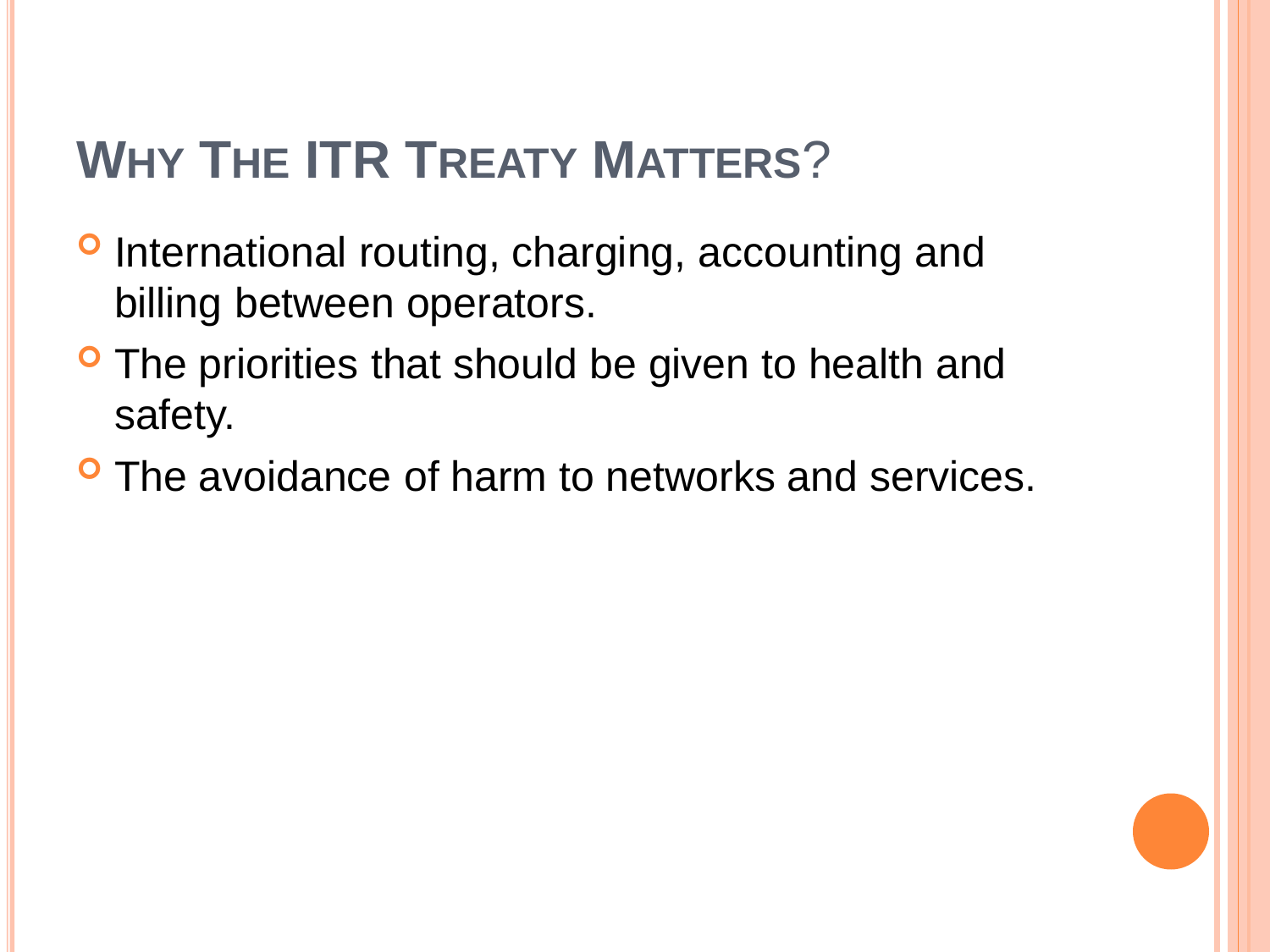# **WHY THE ITR TREATY MATTERS**?

- **The treaty is under the authority of the International** Telecommunication Union (ITU). It represents some of the oldest regulations of their kind in existence.
- Details about the draft review by ITU is available at [http://www.itu.int/en/wcit-12/Documents/draft-future](http://www.itu.int/en/wcit-12/Documents/draft-future-itrs-public.pdf)[itrs-public.pdf.](http://www.itu.int/en/wcit-12/Documents/draft-future-itrs-public.pdf)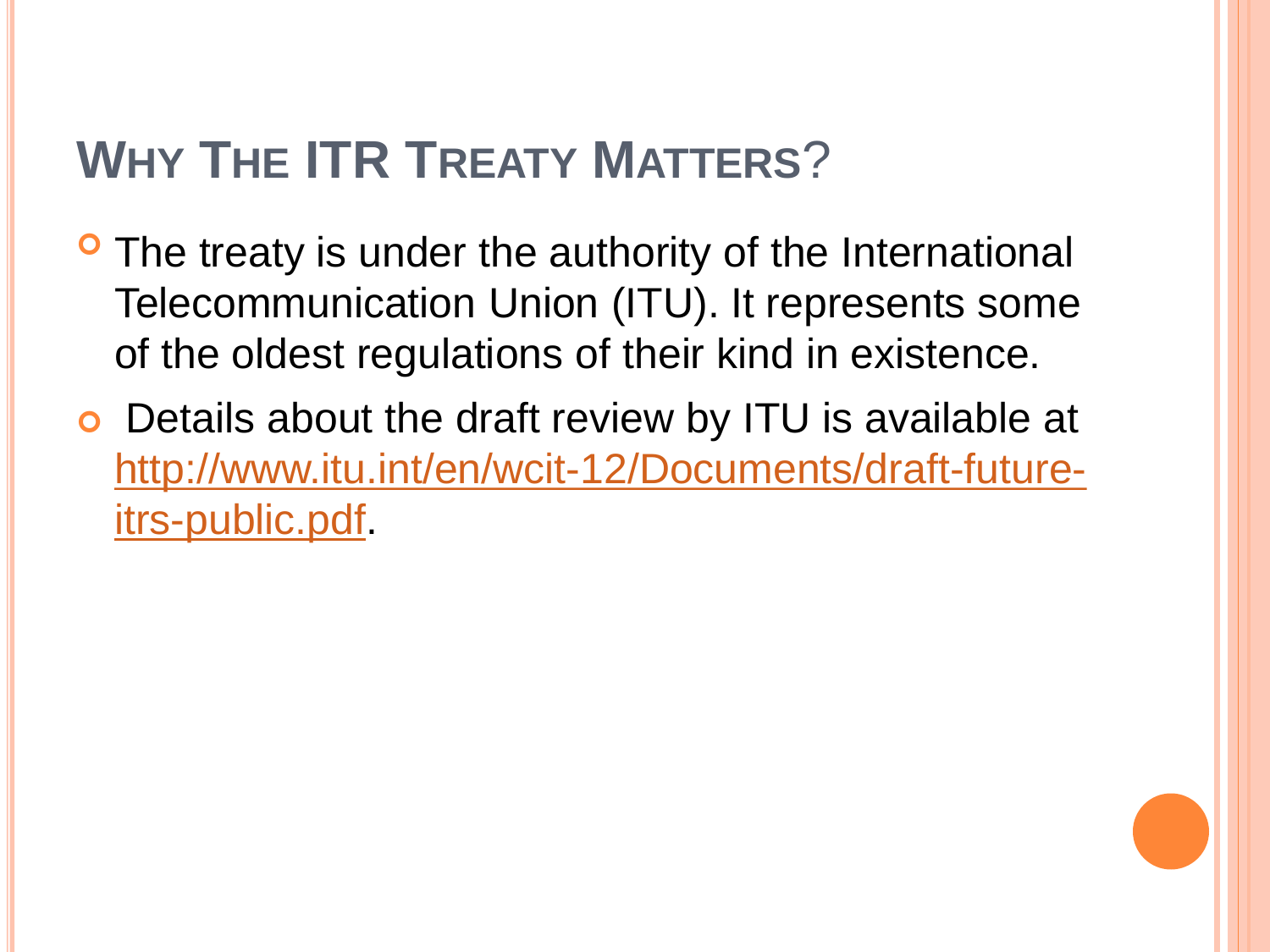Considering that voice, data and video are now carried across borders over the Internet, business views that proposal in the new ITR to charge Internet traffic across border could impede the concept of digital inclusion and OKE. However, draft provision for the security and protection of ICT infrastructure, user information, privacy and data is welcome.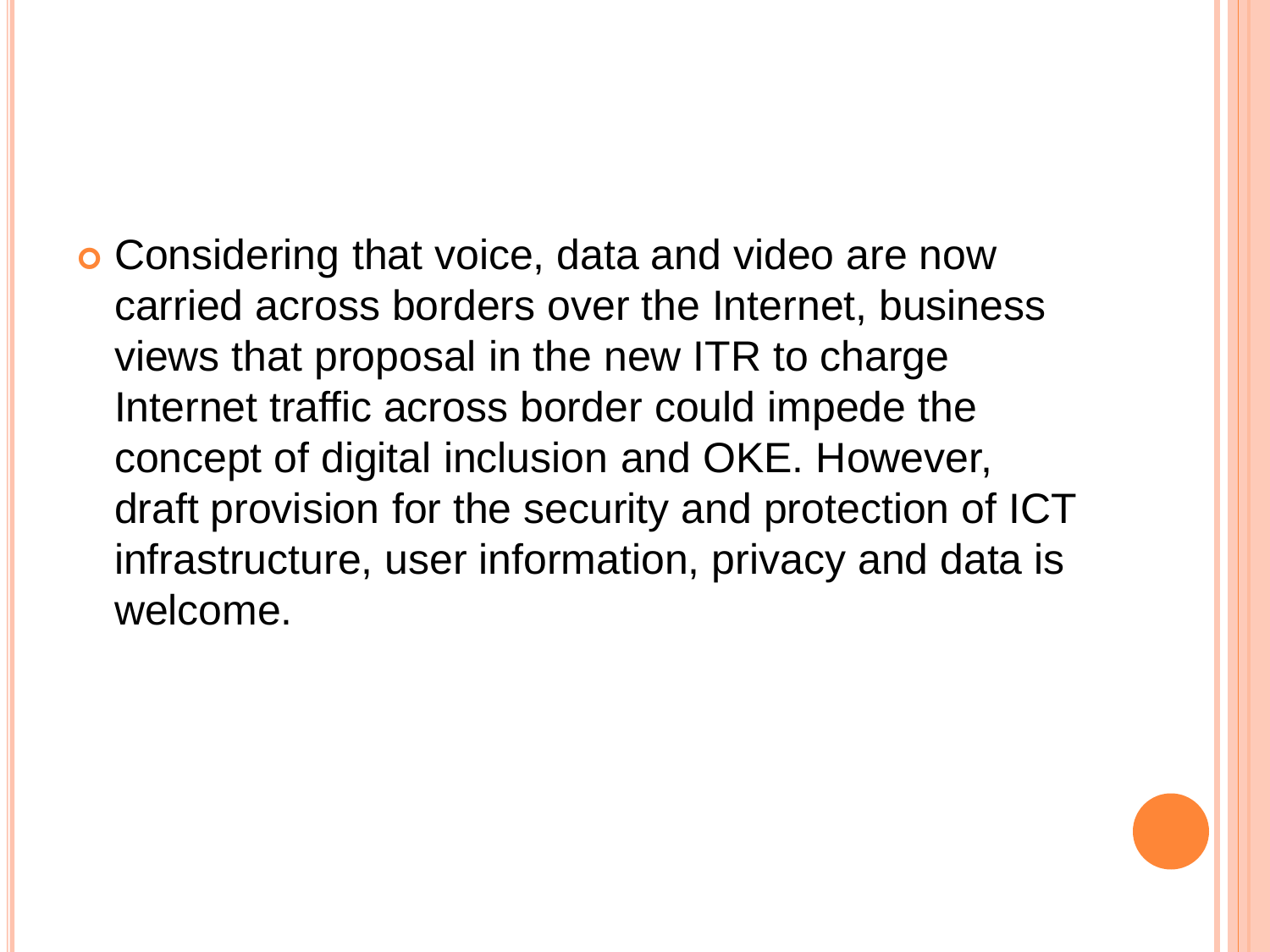#### RECOMMENDATION

While constructive dialogue on the IG continues at the IGF, it is my recommendation that

 Government should not use ITRs to take-over the governance of the Internet as this would be counter productive. Instead, governments should engage the IG dialogue and processes through existing multi-stakeholder mechanism which has served it well and nurture it to being the critical vehicle of commerce of the modern era.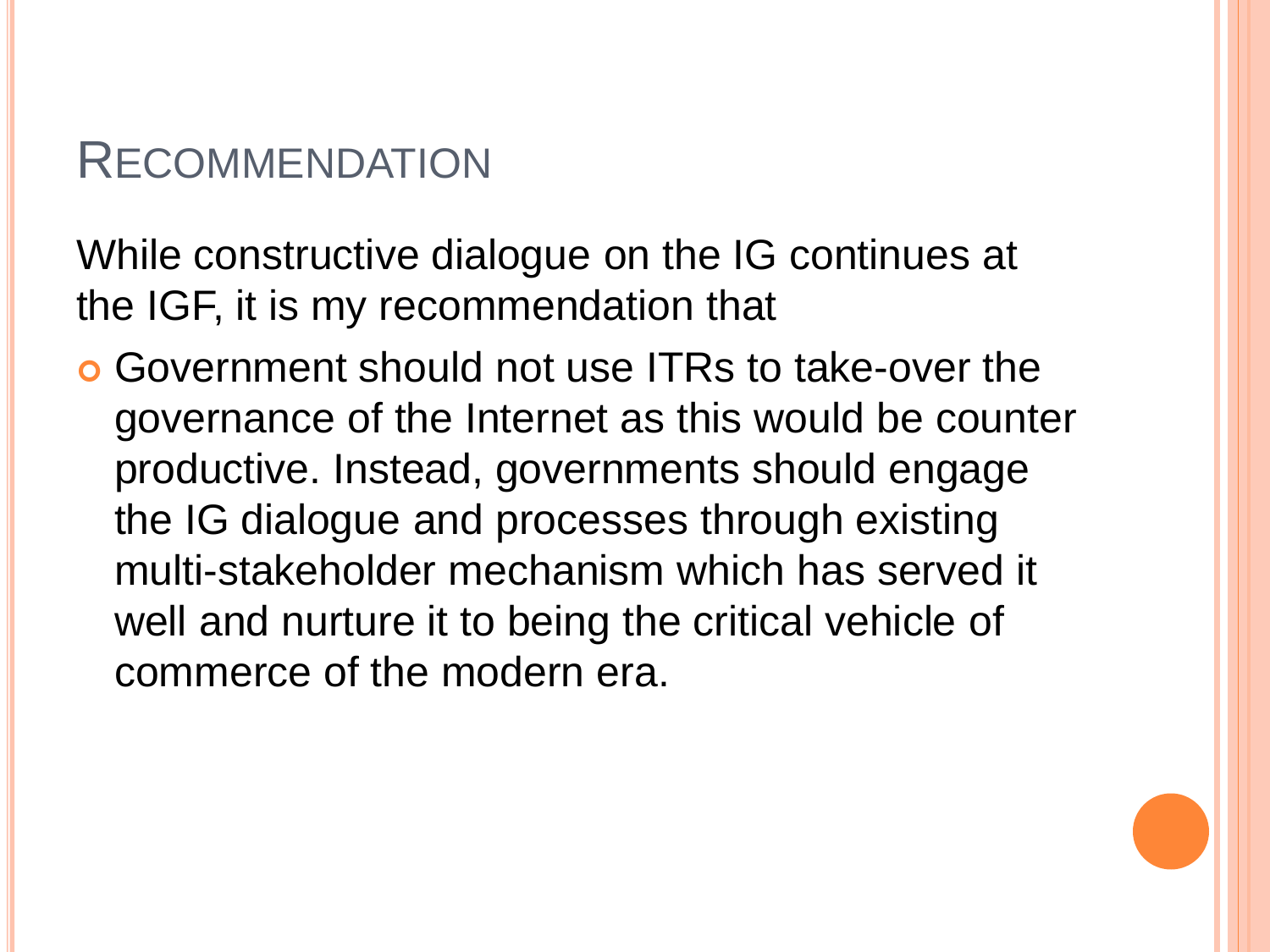#### **RECOMMENDATION**

...

- o Internet should not be taxed. We are still talking about openning up access while then should it be taxed.
- o However, in the rapidly changing, competitive and innovative IP based communications environment, I believe it is not advisable to resolve Internet-related technical, operational or commercial issues via a static, international treaty such as the ITRs.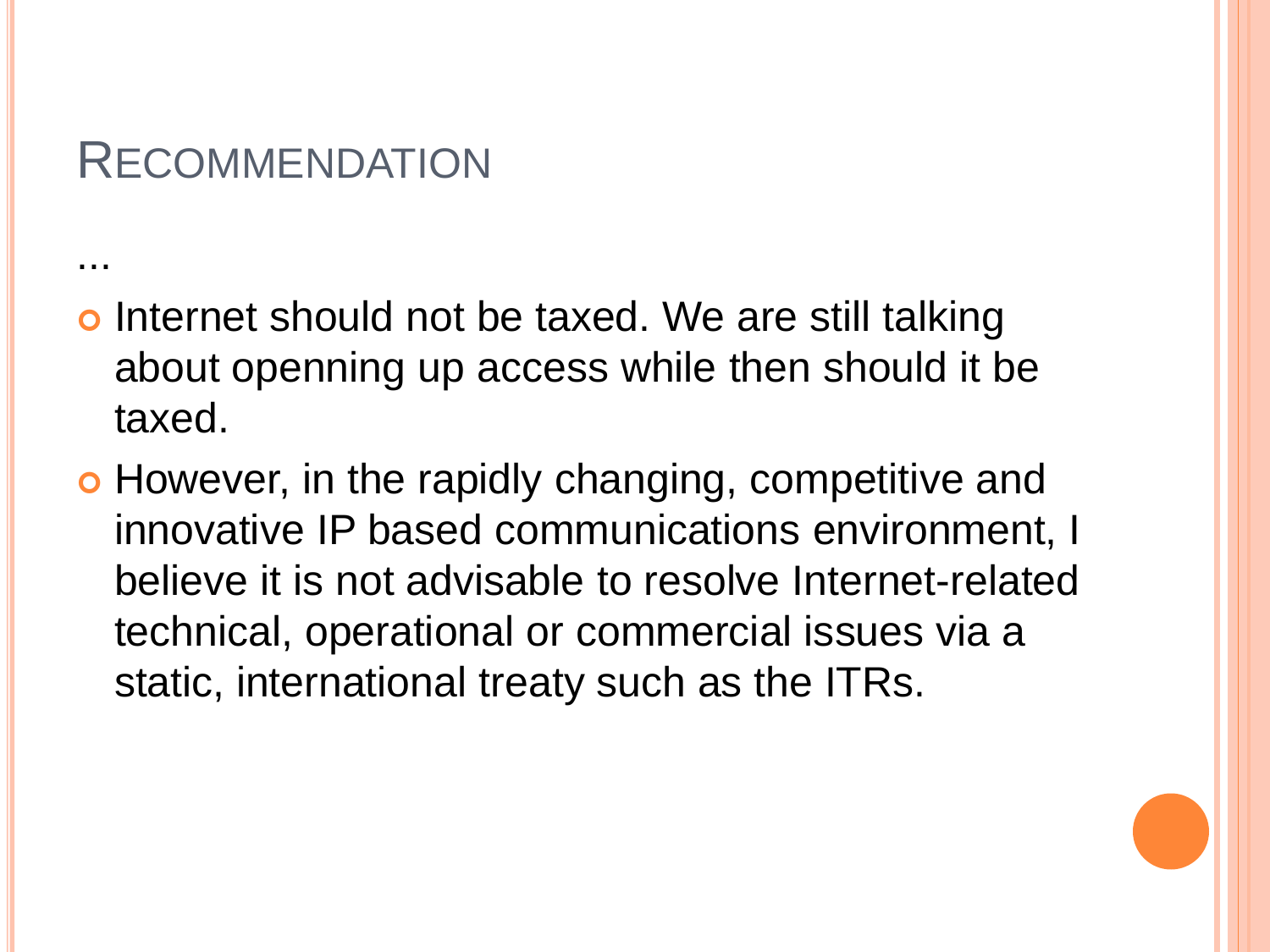# STILL ON **ITRS**

While the existing ITRs are at a relatively high-level, viewed from today**'**s vantage point, many proposals for revision may be more detailed, blurring the lines between traditional telecom networks and the Internet. Below is a list of issues/topics that some ITU Member States have thus far proposed to include in a revised ITR treaty.

- Mandated application of ITU-T recommendations, which could create operational issues if not compatible with Internet standards;
- Countermeasures against spam (including combating spam) and related issues such as phishing, malware, malicious code, etc;
- **o** Dispute settlement;
- **o** Peering arrangements and the impact on costs of international Internet traffic;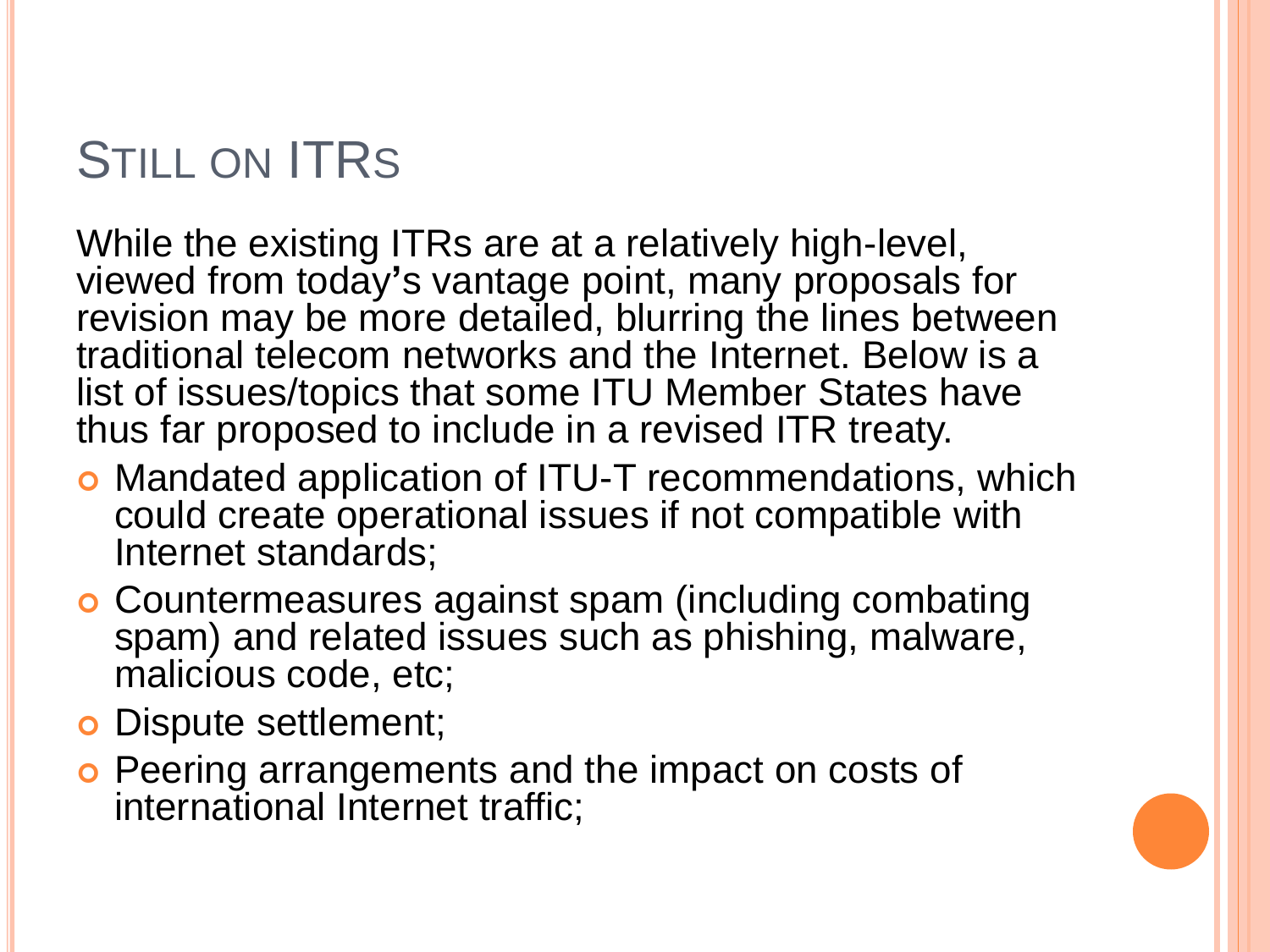# STILL ON **ITRS**

- **o** Misuse of numbering, naming and addressing resources and subscriber identification;
- **o** Quality of service;
- Cybersecurity, including security of data, of signaling and traffic information, and of billing information;
- Appropriate use of billing and payment models;
- o Personal data protection;
- o "New technologies" regulation;
- **o** On-line child protection; and
- Internet addresses allocation/distribution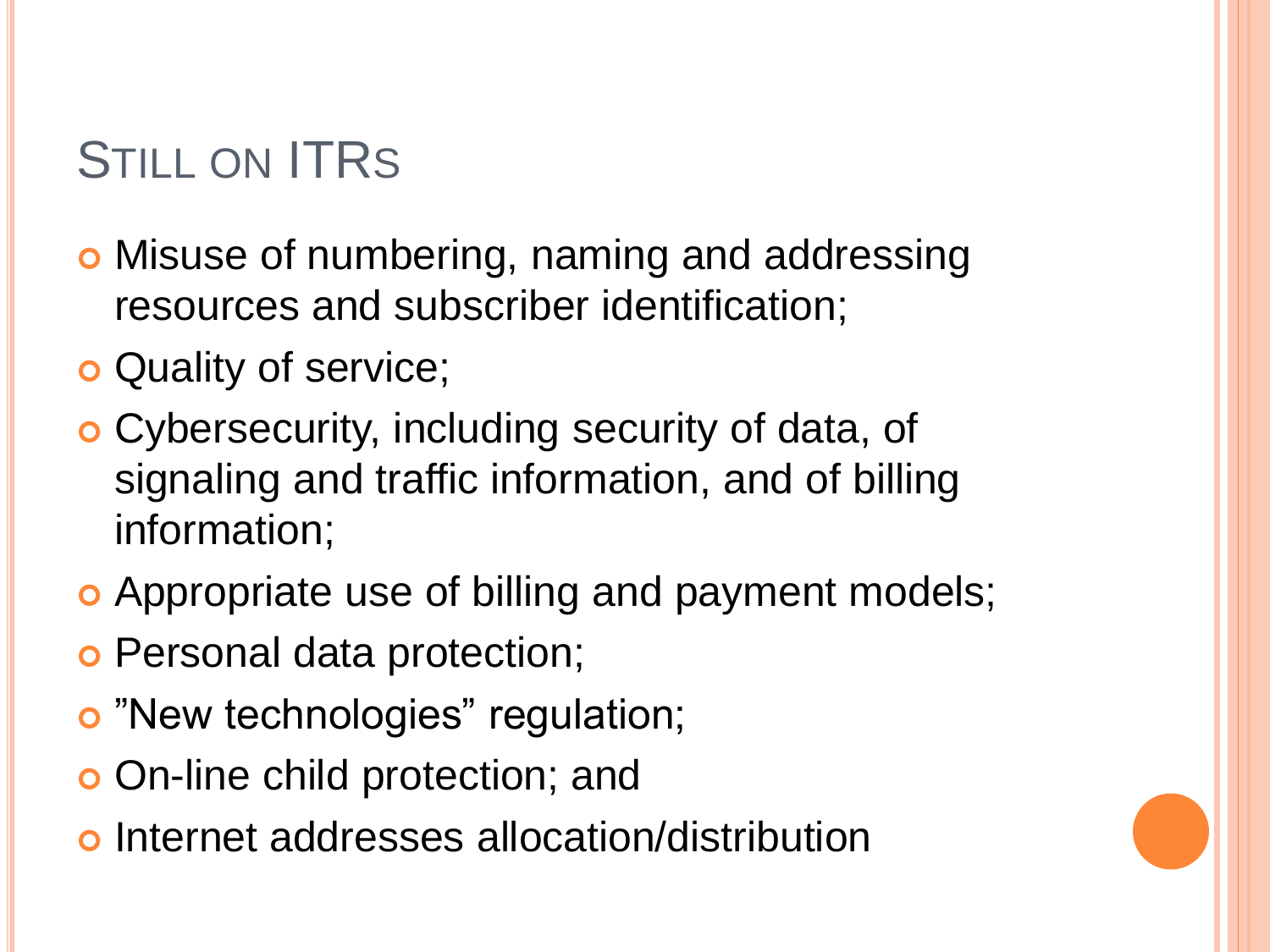## **CONCLUSION**

o Appropriate policy frameworks have always - where they are implemented with vigor, transformed the economies of the implementing countries. The impact of the telecom sector policy review more than a decade ago is still with us with data demand level surging. However, our general IG dialogue and active participation in the continental and global IG space is unrepresentative of our leading Internet traffic density of 38% in Africa.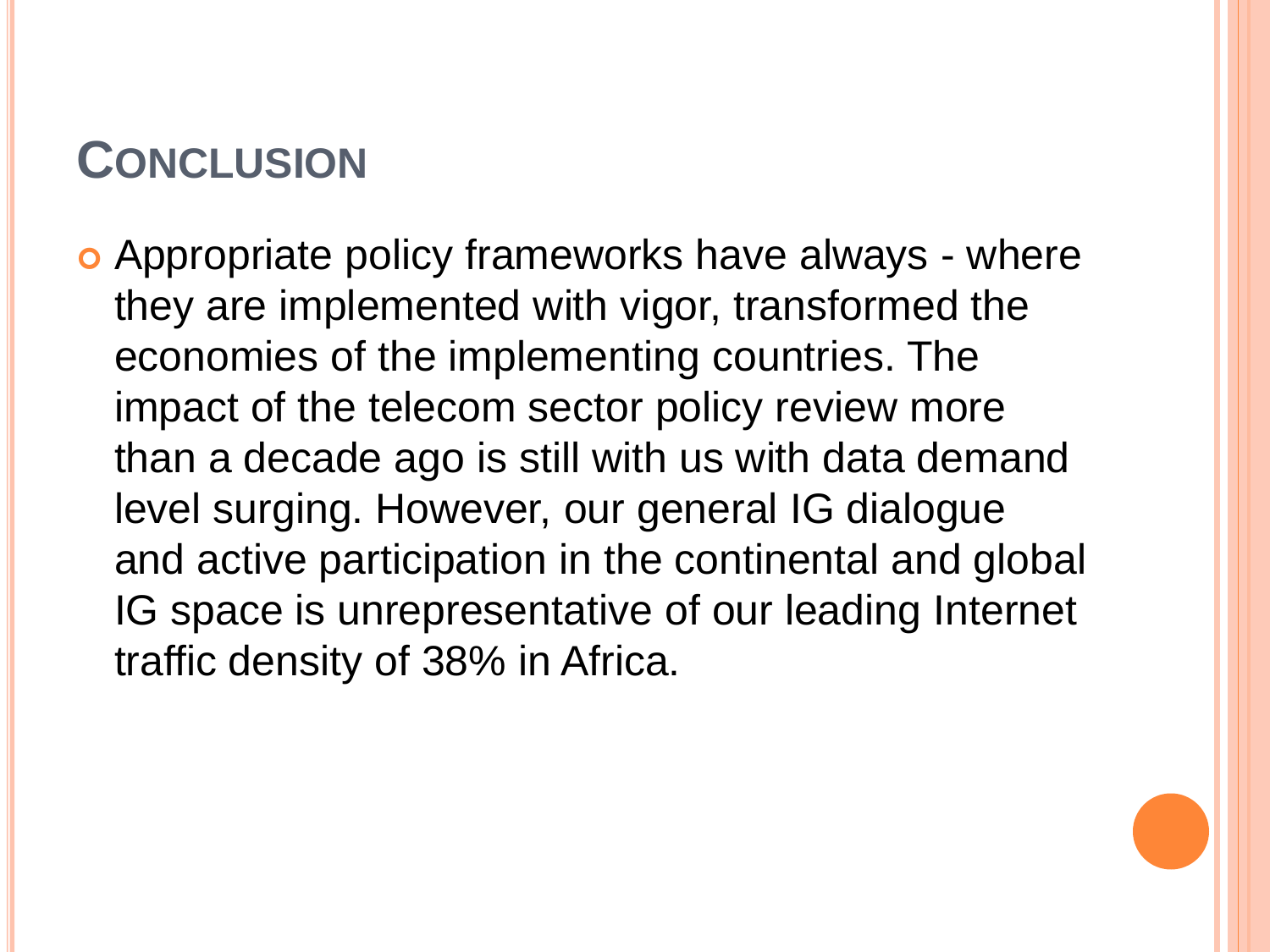## **CONCLUSION**

o We therefore need to do serious catch up of nations like Kenya, Egypt and South Africa on Internet Governance policy discussion space to create necessary awareness on IG policy issue among our citizens. This is to say that the NIGF Secretariat should be empowered with appropriate budgetary provision to transform the IG space in Nigeria.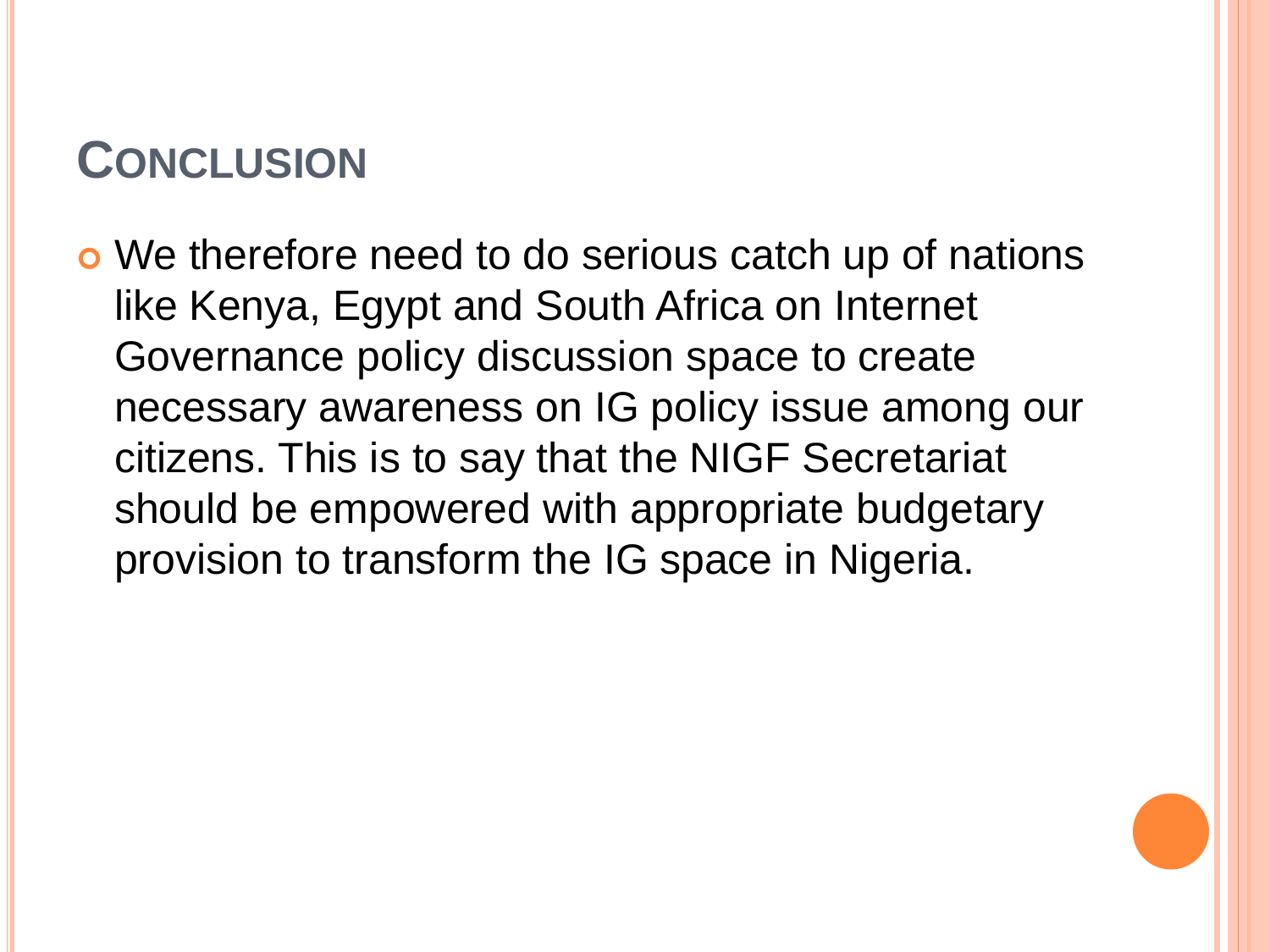## **CONCLUSION**

o It is also important to applaud government interventions through Universal Service Provision Fund and the National IT Development Fund (NITDF) to fast-track access at the underserved sector. However, unimpressive project implementation reports indicated best practices need to be incorporated for project sustainability and Return on Investment.